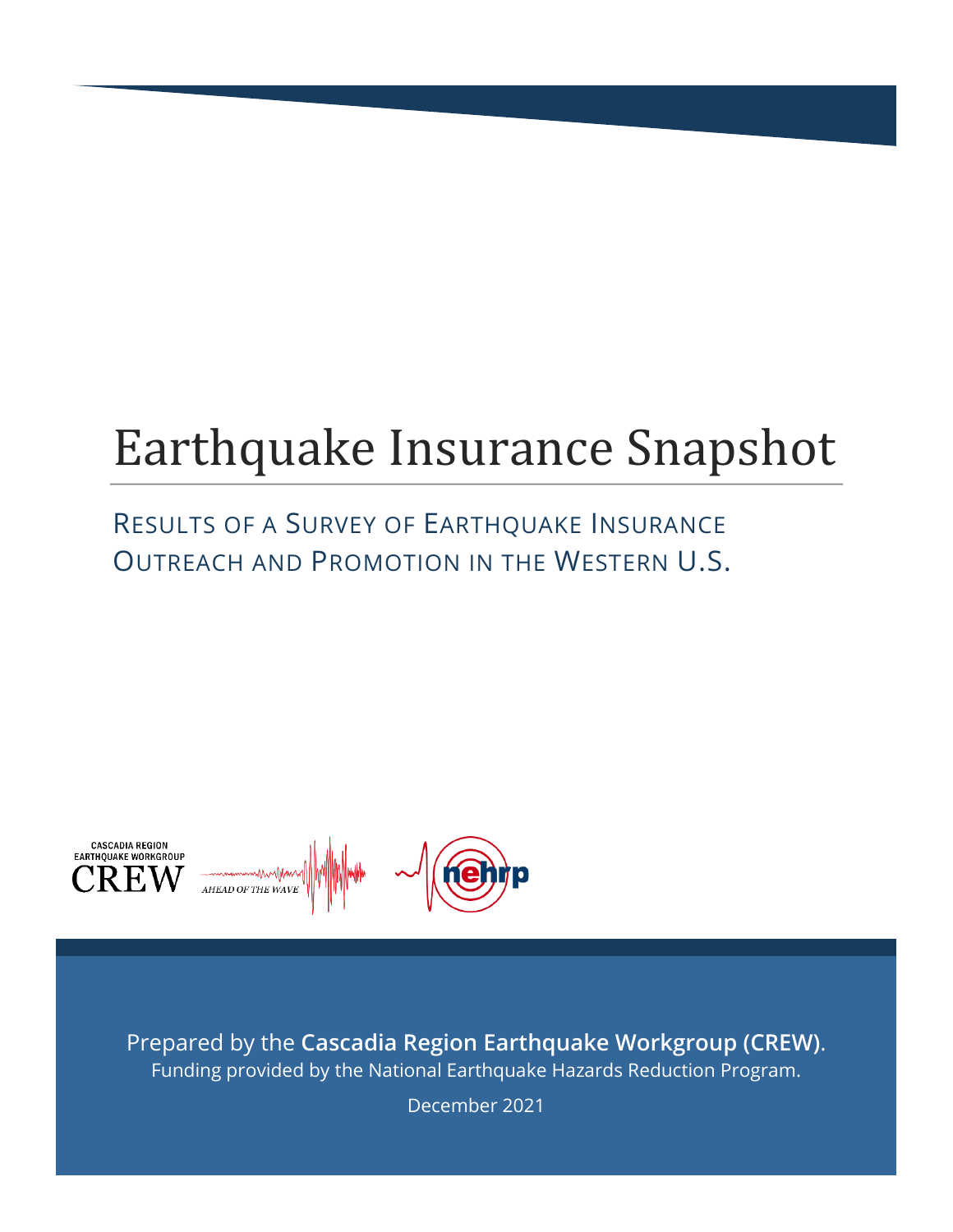## Earthquake Insurance Snapshot

## **CONTENTS**

| Existing Outreach: Earthquake Programs and State Regulators 12       |
|----------------------------------------------------------------------|
|                                                                      |
| Earthquake Insurance Outreach & Education Resources in Development15 |
|                                                                      |
|                                                                      |
|                                                                      |

[The Cascadia Region Earthquake Workgroup \(CREW\)](https://crew.org/) is a 501(c)(3) nonprofit coalition of private, public, and academic partners working together to improve the ability of communities, businesses, and households to reduce the effects of earthquakes and related hazards.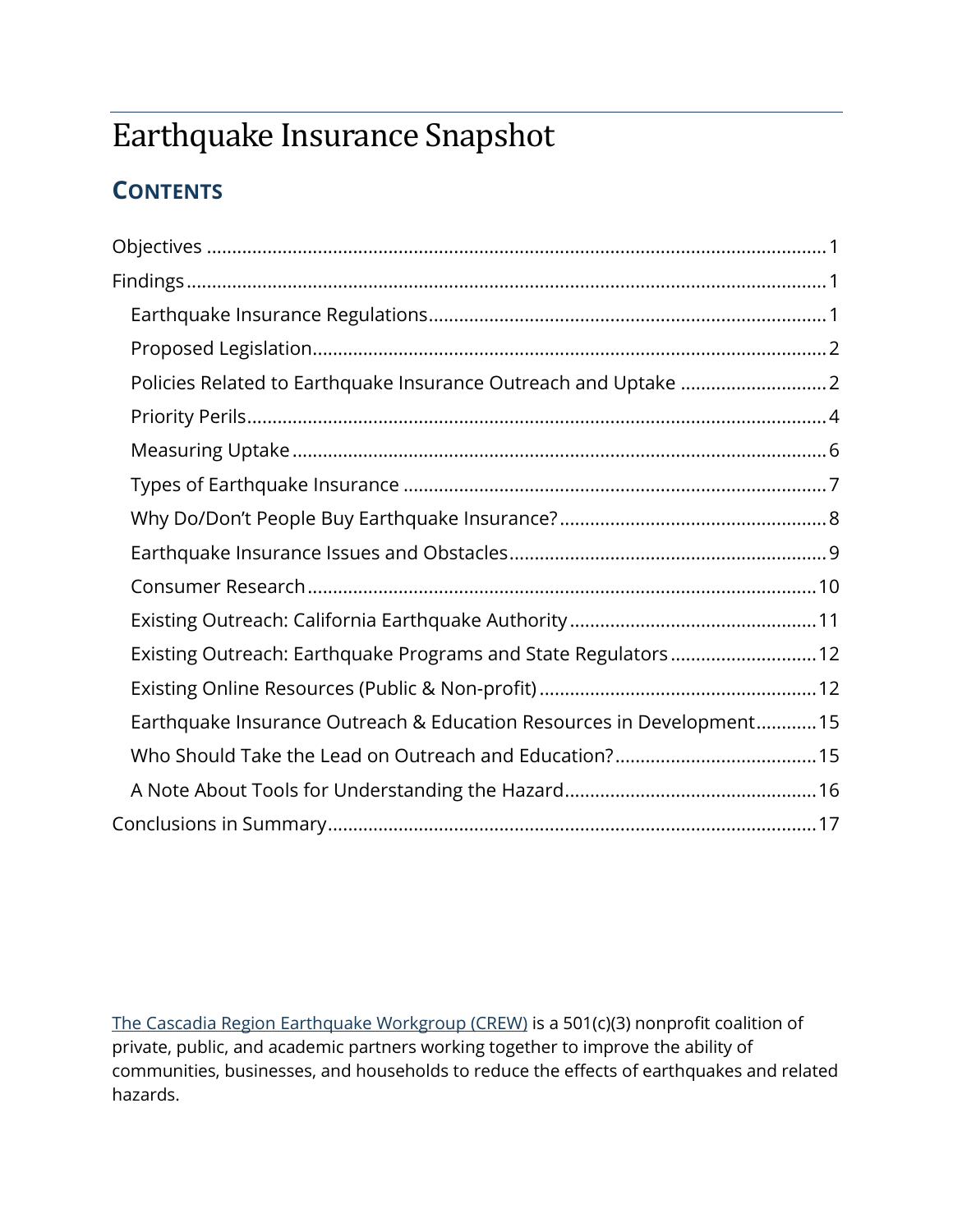## Earthquake Insurance Snapshot

#### Objectives

<span id="page-2-0"></span>Beginning in the winter of 2020, CREW undertook a multi-state survey to discover existing laws, policies, outreach efforts, and issues related to earthquake insurance. The purpose of this inquiry was to provide an overview of the status of earthquake insurance and existing public education efforts in order to inform the development and design of outreach and education strategies and materials that are suitable for use across all western states and territories.

CREW's survey included interviews with state insurance regulators and earthquake program managers, $1$  as well as consultation with representatives of the National Association of Insurance Commissioners: Center for Insurance Policy and Research, the California Earthquake Authority, the Insurance Information Institute, and United Policyholders.

#### Findings

#### <span id="page-2-2"></span><span id="page-2-1"></span>**Earthquake Insurance Regulations**

California is the only state surveyed that has regulations specific to earthquake insurance in its state codes: §§ 10081 et seq. (aka the "Mandatory Offer") requires that all insurers who sell residential property insurance also offer earthquake insurance with every policy sold; and 10089.5 et seq. establishes the California Earthquake Authority (CEA), an instrumentality of the state through which participating insurers offer earthquake insurance policies. These codes apply to residential earthquake insurance only.

When asked about the potential for replicating CEA in other states, consensus among insurance regulators was that there is currently no political traction for such legislation, nor for the mandatory offer law. Glenn Pomeroy, Chief Executive Officer of CEA, $<sup>2</sup>$  observed that a mandatory offer law is a necessary precursor for the</sup>

<sup>1</sup> Insurance regulators: Arizona, California, Colorado, Idaho, Montana, Nevada, Oregon, Utah, Washington, Wyoming; earthquake program managers: Arizona, California, Guam, Hawaii, Idaho, Montana, Nevada, Oregon, Utah, Washington, Wyoming, and FEMA Regions VIII, IX, and X and HQ. <sup>2</sup> CREW Interview on March 4, 2021.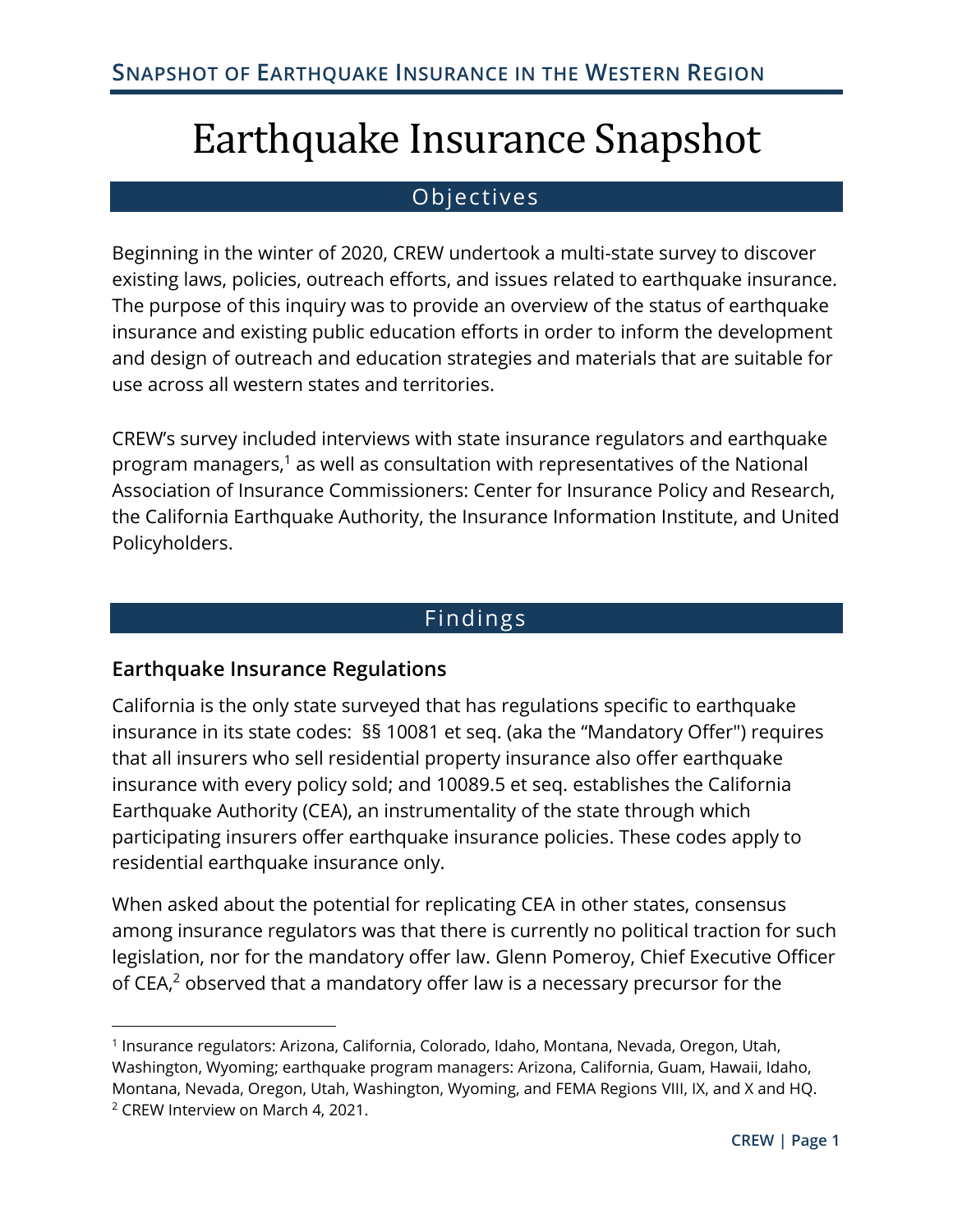creation of a CEA-type entity. $3$  It is anticipated that the insurance industry would vigorously oppose efforts to institute the mandatory offer law outside of California.

#### <span id="page-3-0"></span>**Proposed Legislation**

California Senate Bill No. 440, *Earthquake and wildfire loss mitigation*, was introduced on February 16, 2021, by Senator B. Dodd: Among other provisions, it would introduce a small post-earthquake assessment on specified types of insurance policies in the event that an exceptionally damaging earthquake were to exceed CEA's capacity to cover claims. One result of this legislation would be to lower CEA's reinsurance costs and funnel more money annually into mitigation. This bill requires a two-thirds vote to pass. It remains in committee and is not scheduled for a hearing. (Similar legislation was proposed in the past, but was not passed by the legislature.)

#### <span id="page-3-1"></span>**Policies Related to Earthquake Insurance Outreach and Uptake**

Most of those interviewed had developed no specific policies concerning earthquake insurance, two exceptions being California<sup>4</sup> and Oregon.

#### *California Earthquake Authority (CEA)*

The California Earthquake Authority has been in operation since 1996 and is the largest provider of earthquake insurance in the United States. In addition to offering residential earthquake insurance, CEA manages a home-mitigation grant program [\(Brace + Bolt\)](https://www.earthquakeauthority.com/Prepare-Your-House-Earthquake-Risk/Brace-and-Bolt-Grants).

Between 2010 and 2020, CEA set out to increase the number of its earthquake insurance policyholders. This involved a concerted marketing initiative, as well as the introduction of a new range of earthquake insurance coverage options that offered consumers greater flexibility and choice. CEA also created an online premium calculator: this tool makes it easy for consumers to identify insurance options that align with different budgets. These efforts, perhaps in combination with elevated consumer awareness following a number of high-profile disaster events, led to a 40 percent increase in the number of CEA earthquake insurance

 $3$  However, a CEA-type program was recommended in a  $2018$  study by the Oregon Seismic Safety Policy Advisory Commission (OSSPAC); a CEA-type program was discussed in Washington by the Washington Disaster Resiliency Work Group (See [Final Report,](https://www.insurance.wa.gov/sites/default/files/documents/washington-disaster-resiliency-work-group-final-report-november-2020.pdf) November 30, 2020).

<sup>4</sup> See also discussion of [CEA](https://www.earthquakeauthority.com/) above (under Earthquake Insurance Regulations).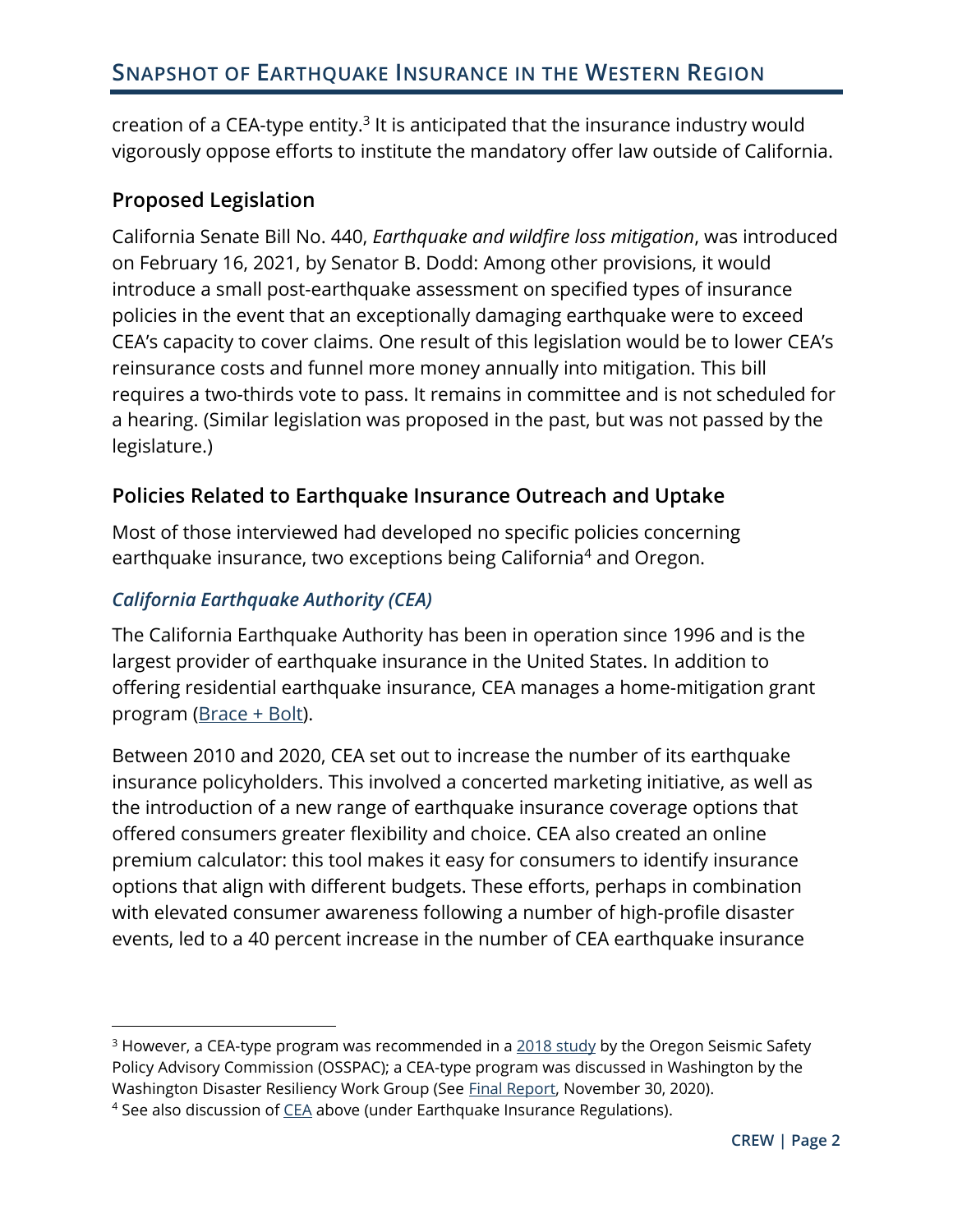policies in force: from 811,000 in 2010 to a total of 1.1 million in 2020 (a total insured value of \$567 Billion).

CEA is now engaged in a reassessment and strategic planning process.<sup>5</sup> A principal objective of this undertaking is to address challenges arising from the increase in the number of CEA policyholders and the corresponding increase in the costs associated with providing coverage. In particular, in taking on more policyholders, CEA increases its risk exposure and, in the absence of a state- or federally financed backstop, CEA purchases billions of dollars' worth of additional reinsurance in order to maintain the capacity to pay all claims in the event of a catastrophic (1-in-400 year) earthquake.

Among the possible adjustments that CEA has explored is a contraction of its policy coverage options in an effort to keep the cost as stable and affordable as possible for consumers. This would involve a reduction in the amounts and types of coverage included in the policies that CEA offers. Another avenue being explored is reconsideration of the projected earthquake event that has historically been used to define how much claim-paying capacity CEA maintains. Currently, this is a 1-in-400-year return period, with a very low probability (0.25%) of occurrence in any given year. These and other possible alterations continue to be examined by CEA staff.<sup>6</sup>

In order to define and evaluate the options, CEA has been consulting with and gathering input from stakeholders, including consumers, consumer groups, insurance industry trade associations, CEA participating insurers, and legislative staff.

#### *Oregon Seismic Safety Policy Advisory Commission*

The Oregon policy recommendations are articulated in *[Encouraging Homeowner](https://www.oregon.gov/oem/Documents/OSSPAC-18-01%20Insurance%20Final%20Report.pdf)  [Resilience through Earthquake Insurance and Seismic Retrofit](https://www.oregon.gov/oem/Documents/OSSPAC-18-01%20Insurance%20Final%20Report.pdf)*, which presents results of a 2018 study by the Oregon Seismic Safety Policy Advisory Commission. It concludes that "Earthquake insurance is not as resilient as retrofitting. Insurance does nothing to prevent earthquake damage from occurring. Insurance does not allow people to stay in their homes and avoid reliance on scarce shelter space. The State should focus less on increasing earthquake insurance uptake and more on seismic retrofit of single-family homes." It recommends that the Office of Emergency

<sup>&</sup>lt;sup>5</sup> Notes from the meeting of the California Earthquake Authority's Governing Board Meeting, [December 9, 2021](https://www.earthquakeauthority.com/EQA2/media/Meeting-Materials/Meeting-Materials-Governing-Board-Meeting-of-December-9-2021.pdf?ext=.pdf) (PDF).

 $6$  Ibid., pages 3ff, summarizing the six workstreams that CEA is examining.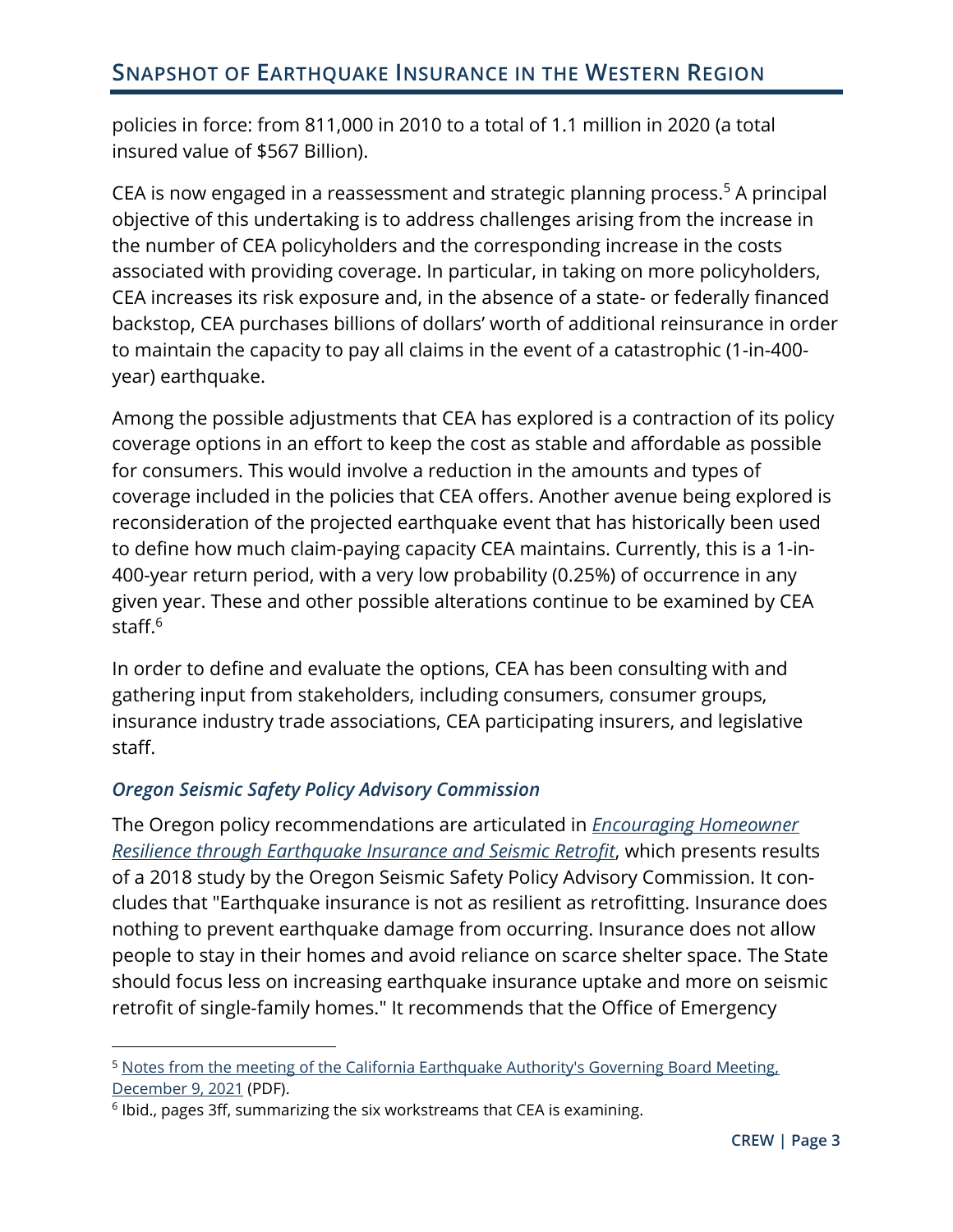Management conduct education and outreach, but that the focus of such a campaign be to encourage retrofitting. The campaign should also deliver information about earthquake insurance, but this outreach should be targeted to homeowners in high-risk areas and homes. In addition, the report recommends that the Department of Consumer and Business Services create educational products about earthquake insurance for consumers. The report's policy recommendations have not so far been taken up by the legislature.

#### <span id="page-5-0"></span>**Priority Perils**

Among the insurance regulators consulted, earthquake insurance is considered a low priority. While limited awareness of the state's earthquake hazard seemed to play a role in this ranking in some cases,<sup>7</sup> the overwhelming consideration was regulators' preoccupation with seasonal perils, which currently make more demands on their time and resources and are the source of immediate and often urgent concern. Issues associated with wildfire, for example, include rising costs for consumers and the refusal of insurers to offer policies in high-risk areas.



*Figure 1. Wildfire and flood dominate as the perils of greatest concern in the majority of states surveyed. Hail was identified as a concern in several inland states, where it frequently causes expensive damage to roofs.*

 $<sup>7</sup>$  All but one of the states/territories in the survey have High or Very High earthquake risk, as</sup> identified in FEMA NEHRP's State Assistance Target Allocation List. (See FEMA's [State Assistance](https://www.fema.gov/emergency-managers/risk-management/earthquake/state-assistance-program)  [Program and Other FEMA Grants](https://www.fema.gov/emergency-managers/risk-management/earthquake/state-assistance-program) page.).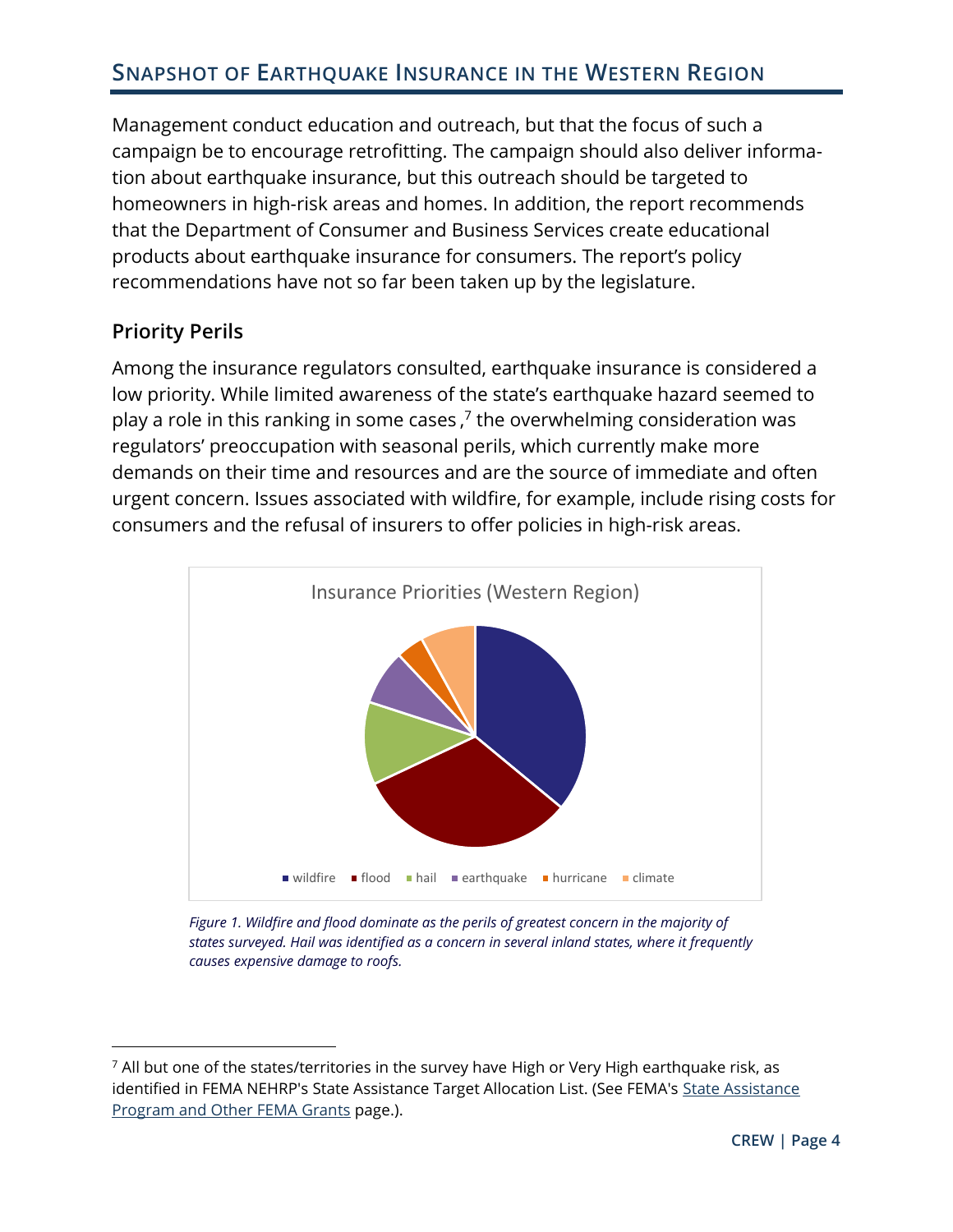Correspondingly, the majority of regulators did not consider that increasing the number of people with earthquake insurance is, or is likely to become, a priority for their agencies. $8$  A number also indicated that such an objective lies outside of their mandate, and that their role is not to promote uptake, beyond ensuring that consumers have the information they require to make informed choices.

The National Association of Insurance Commissioners (NAIC) has created a [Climate](https://content.naic.org/cmte_ex_climate_resiliency_tf.htm)  [and Resiliency \(EX\) Task Force](https://content.naic.org/cmte_ex_climate_resiliency_tf.htm) that does include in its sphere of interest issues related to earthquake insurance. Climate risk is the primary focus, with the lion's share of attention on storm, flood, wildfire, and other climate risks.

The NAIC Center for Insurance Policy and Research (CIPR) started a resilience work group in FEMA Region IV. NAIC-CIPR intends to generate a similar work group in the western region, or perhaps several groups (for Regions VIII, IX, and X). While earthquake insurance issues would fall within the purview of these resilience work groups, CREW was told that the topic would likely come up only periodically, as earthquake is a lower priority than other perils. It wasn't thought that there is sufficient interest and momentum to sustain a work group dedicated to earthquake insurance issues alone.

Earthquake program managers had varied answers to questions about earthquake insurance. Increasing the number of those with earthquake insurance coverage (and coverage for other perils) was generally recognized by earthquake program managers as desirable, and some programs do incorporate basic information and messaging about earthquake insurance in the context of other outreach. Nevertheless, earthquake insurance messaging even in these cases has typically been limited and peripheral to other outreach focus areas, such as mitigation. Some program managers indicated that they need a better understanding of the subject in order to present it and answer questions from the public.

Earthquake insurance is briefly articulated as a priority in the 1977 legislation that established the National Earthquake Hazards Reduction Program: in *Section 3. Purpose*, of the Earthquake Hazards Reduction Program Reauthorization Act of 2018, the objectives of the National Earthquake Hazards Reduction Program still include "(7) the development of ways to assure the availability of affordable

<sup>&</sup>lt;sup>8</sup> At a meeting (February 2021) held by the National Association of Insurance Commissioners, Center for Insurance Policy and Research, regulators in the western region were asked to rank perils in terms of priority. The results mirrored CREW's findings: regulators placed earthquakes at the bottom of the list.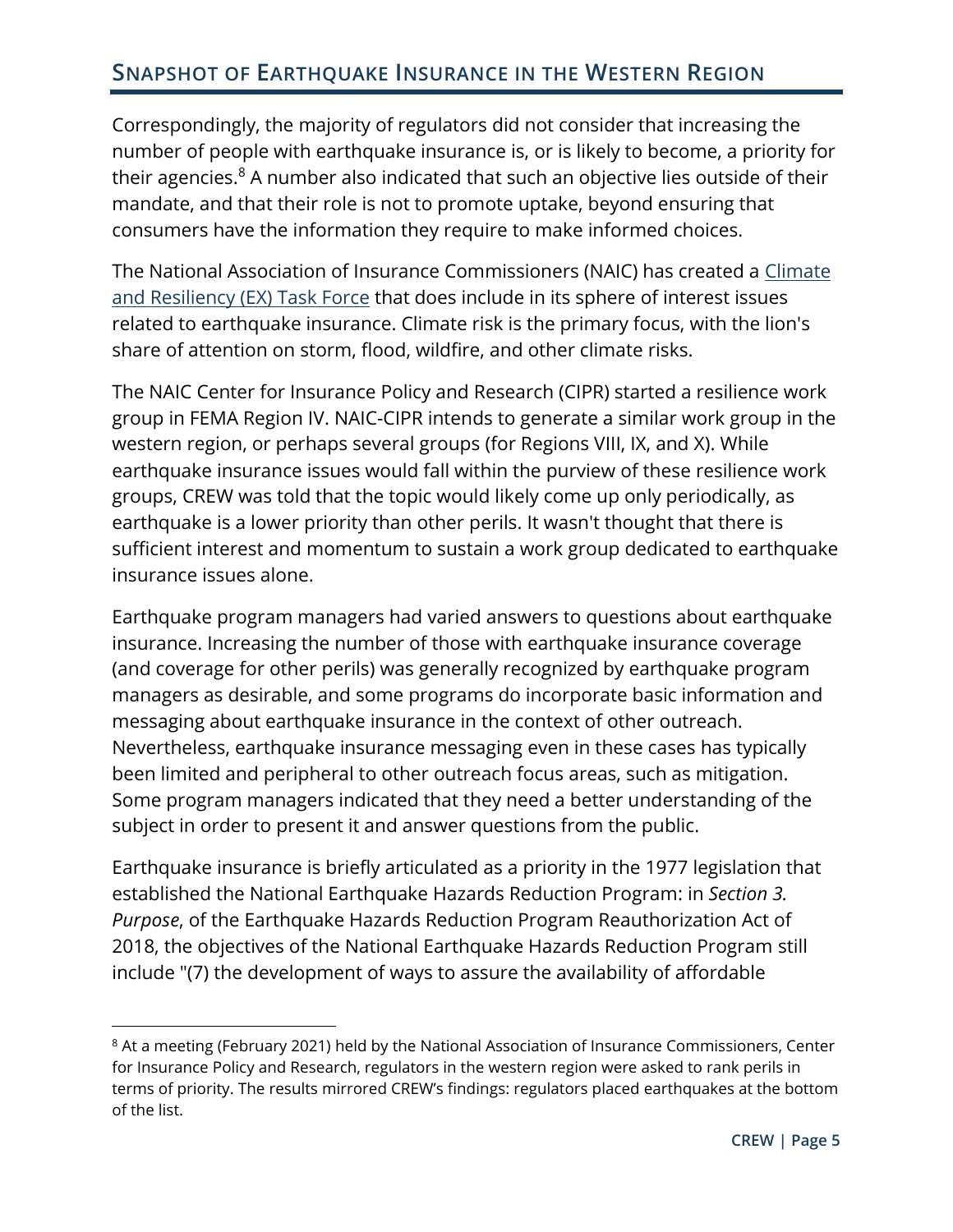earthquake insurance." Activities that are designed to increase uptake are specifically included as "allowable activities" eligible for funding by the FEMA NEHRP, Multi-State and National Earthquake Assistance grant program.<sup>9</sup>

More broadly, FEMA identifies closing the insurance gap as a priority. Public-facing information and outreach online suggests that flood insurance is at present the greater priority. Outreach materials available through Ready.gov, for instance, include an **Earthquakes** page that briefly recommends earthquake insurance, although the link provided leads to a multi-hazard **Financial Preparedness** page on which flood insurance is specifically referenced, but not earthquake insurance. ( $\underline{A}$ [Document and Insure Your Property](https://www.ready.gov/sites/default/files/2020-03/ready_document-and-insure-your-property.pdf) brochure available from this page does briefly mention earthquake insurance.) FEMA also created an [infographic](https://www.fema.gov/sites/default/files/2020-08/fema_earthquake-insurance-infographic.pdf) for earthquake insurance and an [Earthquake Insurance](https://www.fema.gov/emergency-managers/risk-management/earthquake/insurance) webpage: both include content that introduces issues (such as low uptake rates) that complicate the use of earthquake insurance as a resilience tool, and so both are presumably primarily aimed at emergency managers and earthquake preparedness professionals, rather than the general public.

In August of 2021, the FEMA Region IX Earthquake Insurance Project team published a one-page [fact sheet](https://www.fema.gov/sites/default/files/documents/fema_earthquakes-can-drain-your-bank-account-infographic.pdf) for use in public education and promotion of financial preparedness, including earthquake insurance. The FEMA IX team includes representatives from United Policyholders, the National Flood Insurance Program (NFIP), FEMA Regions VII and IX, California Earthquake Authority, and Jumpstart Insurance (which sells parametric insurance). Formation of the team was initiated by Region IX's Earthquake Program Manager for the purpose of developing a Financial Resilience Tool Kit, of which the new fact sheet is the first product. The tool kit is a pilot project—the initial focus is a California audience—with the prospect of eventual adaptation and use in other states and territories.

#### <span id="page-7-0"></span>**Measuring Uptake**

Uptake rates reveal how many people with homeowner's insurance also take up coverage for earthquakes. They are one of the few reliable measures not only for the size of the earthquake insurance gap, but also, if done annually, of consumers' behavior in response to outreach, marketing, and other stimuli.

<sup>&</sup>lt;sup>9</sup> Articulated as "Multi-State support for whole community preparedness through education, awareness and outreach activities that promote the purchase of Earthquake Insurance by property owners. Materials and activities cannot promote or create the appearance of promoting a specific insurance provider or company."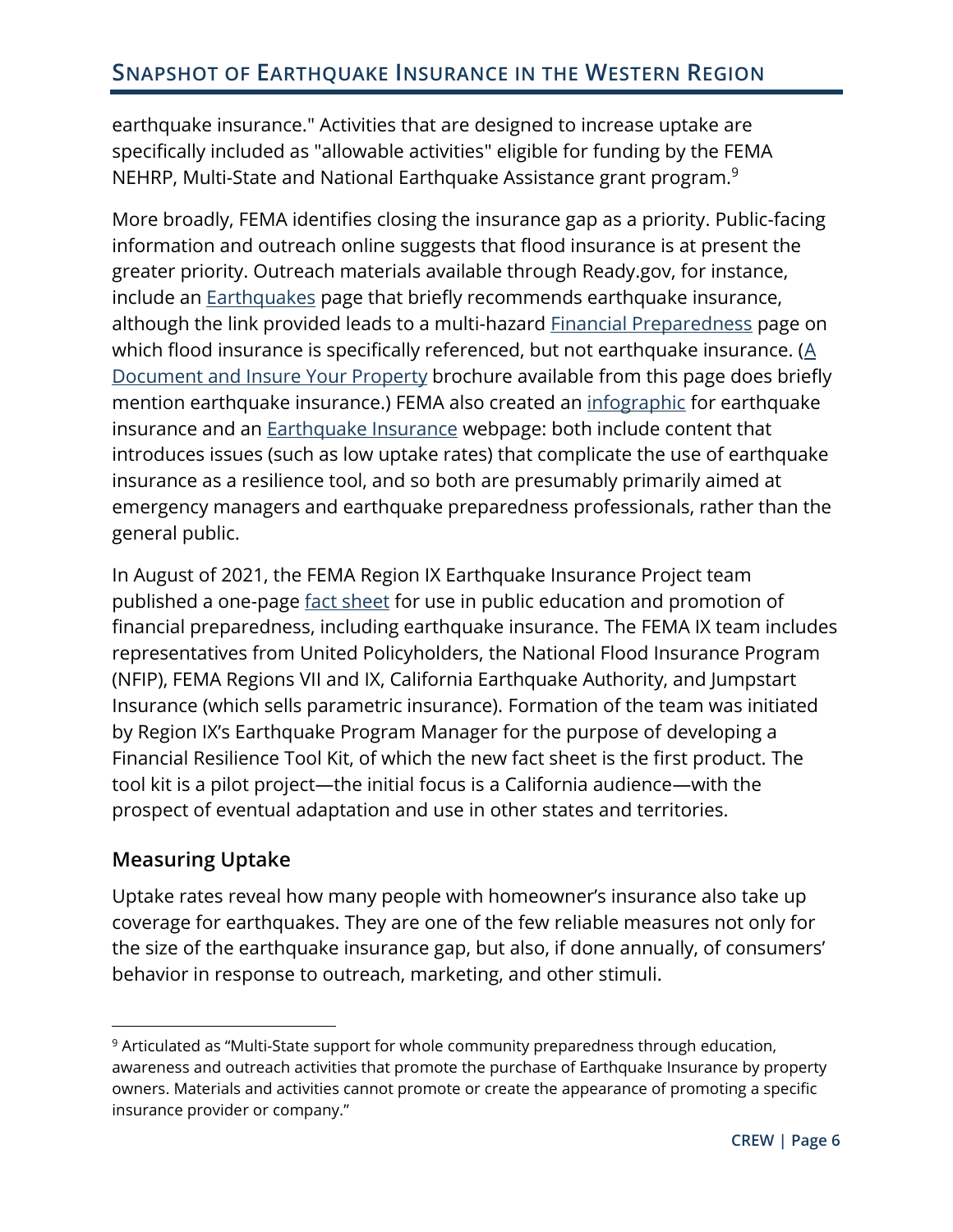Few state insurance regulators do (or have done) data calls.<sup>10</sup> Of the western states surveyed, only [California](http://www.insurance.ca.gov/0400-news/0200-studies-reports/0300-earthquake-study/index.cfm) does such a data call annually. The 2019 report shows the uptake was 13.89 percent, while the 2020 report indicates a slight decline to 13.77 percent. Uptake rates, however, don't include the number of people who lack residential insurance entirely. Thus, Glenn Pomeroy of the California Earthquake Authority speculates that the percentage of the total population with earthquake insurance in California is probably nearer 10 percent.

Two other western states have done isolated data calls: [Oregon](https://dfr.oregon.gov/business/reg/reports-data/Documents/2017-DFR-earthquake-datacall.pdf)'s 2017 report showed an uptake rate of 14.8 percent; [Washington](https://www.insurance.wa.gov/sites/default/files/documents/earthquake-data-call-report.pdf) likewise produced a data call in 2017, showing residential uptake was 11.3 percent. (Washington's data call also looked at commercial uptake: 43.2 percent.) For comparison, [Missouri,](https://insurance.mo.gov/earthquake/documents/EarthquakeInsuranceMarketsInMissouriReport20197-8-2019_000.pdf) which collects data annually, had a rate of 27.8 percent in 2018, much higher than that of California, Oregon, and Washington. Missouri's uptake studies over time, however, reveal a consistent decline in that state.

Another effort to measure the percentage of the population with earthquake insurance is the Insurance Information Institute's consumer poll (2020). It indicated that 23 percent overall [28 percent in the west] of people polled say they have earthquake insurance. These figures are higher than expected given results of data calls in California, Washington, and Oregon. A similar poll for flood insurance also yielded a higher number than that shown in NFIP's data. These discrepancies suggest that some of the consumers polled answered in the affirmative because they mistakenly believe that their homeowners policies cover damage from earthquakes/floods.

#### <span id="page-8-0"></span>**Types of Earthquake Insurance**

Residential earthquake insurance is usually offered as a policy endorsement or rider to a standard homeowner's policy, although a few companies offer it as a stand-alone policy. The cost of the premium, deductible, and specific terms vary.

An alternative, and less expensive, form of insurance is parametric earthquake insurance. At the time of this inquiry, it was available as a residential product in three of the states surveyed: California, Oregon, and Washington; it was sold by only one company (Jumpstart).<sup>11</sup> Unlike conventional (indemnity) insurance,

 $10$  To track uptake, some regulators may need greater statutory authority to collect and report data and still protect insurance companies' proprietary and basic information.

<sup>&</sup>lt;sup>11</sup> A Florida-based company (New Paradigm Underwriters), initially focused on hurricane coverage, now also offers a parametric earthquake insurance product. It targets clients with high net worth.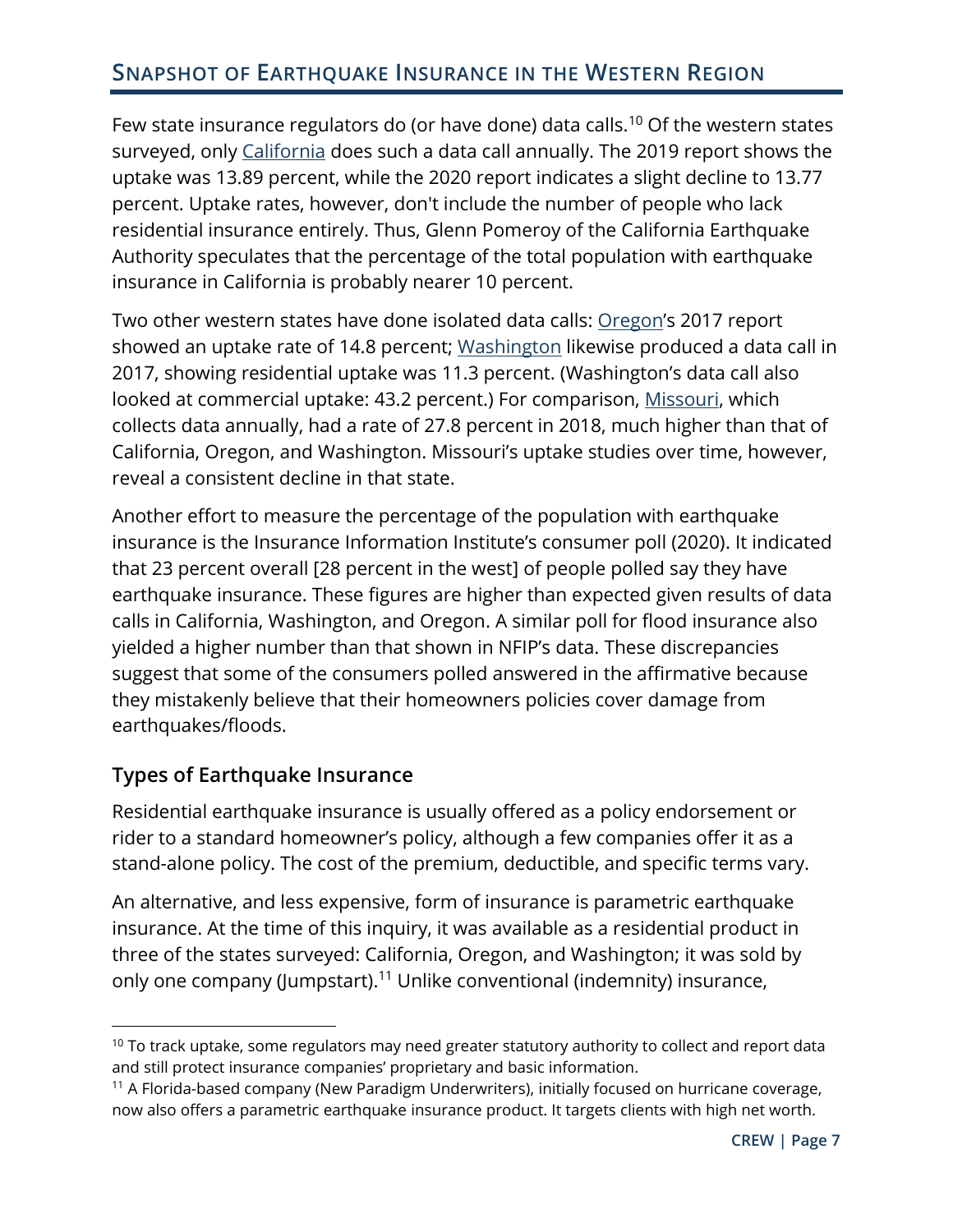parametric insurance pays a policy holder after a qualifying earthquake event occurs. The payout to the insured is capped (e.g., \$10,000) and is not based on damage, so no damage assessment or claims adjustment is required. This provides the policyholder with a comparatively quick influx of cash to cover immediate postearthquake expenses. The payout is too low, however, to cover the cost of repairing substantial earthquake damage.

At the time of the interview, the insurance company in question (Jumpstart) had done actuarial modeling and licensing to offer parametric insurance in Idaho, Utah, and Nevada.<sup>12</sup> The next step, however, depends on the company's reinsurer, which prefers to evaluate the situation in California, Oregon, and Washington for a year or two before extending the parametric product to other states.

#### <span id="page-9-0"></span>**Why Do/Don't People Buy Earthquake Insurance?**

In the absence of solid consumer research on this question, CREW sought the opinions of those with professional expertise in the insurance field, including insurance regulators and personnel at the California Earthquake Authority (CEA) who specialize in earthquake insurance. The following results should be considered anecdotal and can be construed as hypotheses. Top results are numbered; the remaining suggestions are in the subsequent bulleted list.

#### *People are motivated to buy earthquake insurance because:*

- 1. Their attention was captured and concern stimulated by a recent earthquake or other natural disaster. (CEA does have some data that shows a correlation between increases in uptake and occurrences of such events.)
- 2. They have higher-than-average awareness of earthquake hazards and a high level of risk aversion.

#### *Other suggestions:*

- They're aware of their particular property's high earthquake risk.
- They're offered flexibility/choice among policies (e.g., premium costs/deductibles).
- Insurance agents educate consumers when they buy residential policies.
- They want to protect an asset.
- Home mitigation lowered the premium cost.

<sup>&</sup>lt;sup>12</sup> CREW interview on Dec. 7, 2020.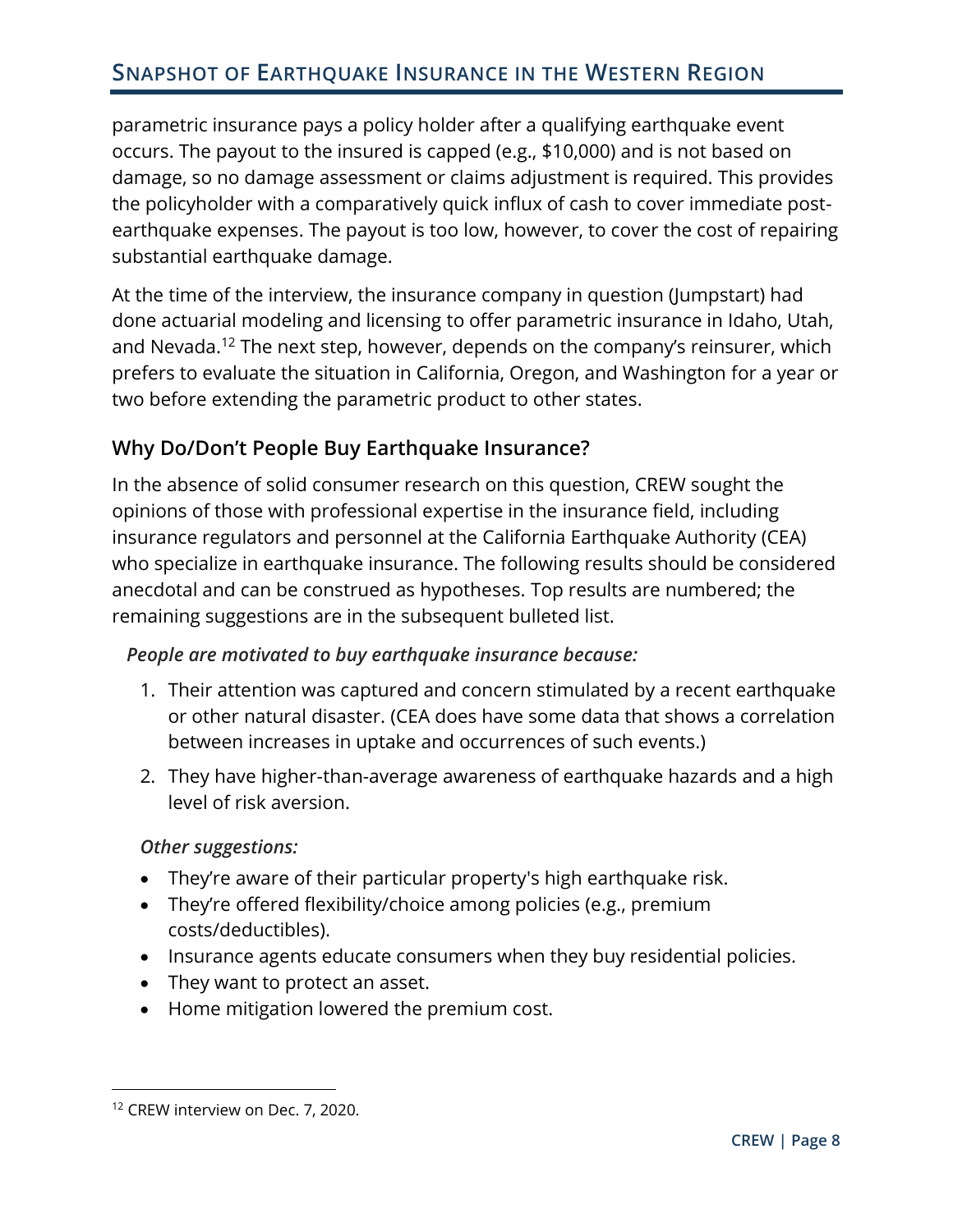#### *People don't buy earthquake insurance because:*

- 1. Earthquake insurance is expensive.
- 2. Earthquakes happen rarely, minimizing public perception of the hazard/risk.
- 3. The deductible is considered too high.
- 4. They believe their home is in a low-hazard area; or they're unaware of the earthquake hazard and possible damage.
- 5. Competing perils/costs (e.g., wildfire, hail) increase overall expense, so consumers are less able to afford additional coverage.
- 6. They don't realize their homeowners policy excludes earthquakes.

#### *Other suggestions:*

- They feel overwhelmed by the hazard/risk and avoid thinking about it.
- Agents don't explicitly offer earthquake insurance to consumers.
- Earthquake insurance is difficult to get: i.e., few carriers in highest-risk areas.
- Insurers won't write a policy if the structure isn't adequately braced.
- They think that, because their buildings were not damaged by previous earthquakes, they won't be damaged by the next one.
- They consider the structure's value too low to justify the cost of coverage.
- There's no incentive: e.g., it's not required for a mortgage.

#### *Who buys earthquake insurance?*

- 1. Affluent people with high-value houses.<sup>13</sup>
- 2. Outside of California: People who previously lived in California or who come from another state with higher earthquake awareness.

#### *Other Suggestions:*

- Homeowners who have paid off or are close to paying off their mortgages.
- People who have read about, or participated in conversations about, earthquake preparedness.

#### <span id="page-10-0"></span>**Earthquake Insurance Issues and Obstacles**

The above information, combined with results of additional research, also calls out some of the larger issues and obstacles affecting the use of earthquake insurance

<sup>&</sup>lt;sup>13</sup> This perception may receive support from Washington's 2017 data call, which found that "higher value homes are more likely to have coverage," from which it was inferred that there is "a potential affordability issue for owners of more modest homes" [\(2017 Earthquake Data Call Report,](https://www.insurance.wa.gov/sites/default/files/documents/earthquake-data-call-report.pdf) p. 28).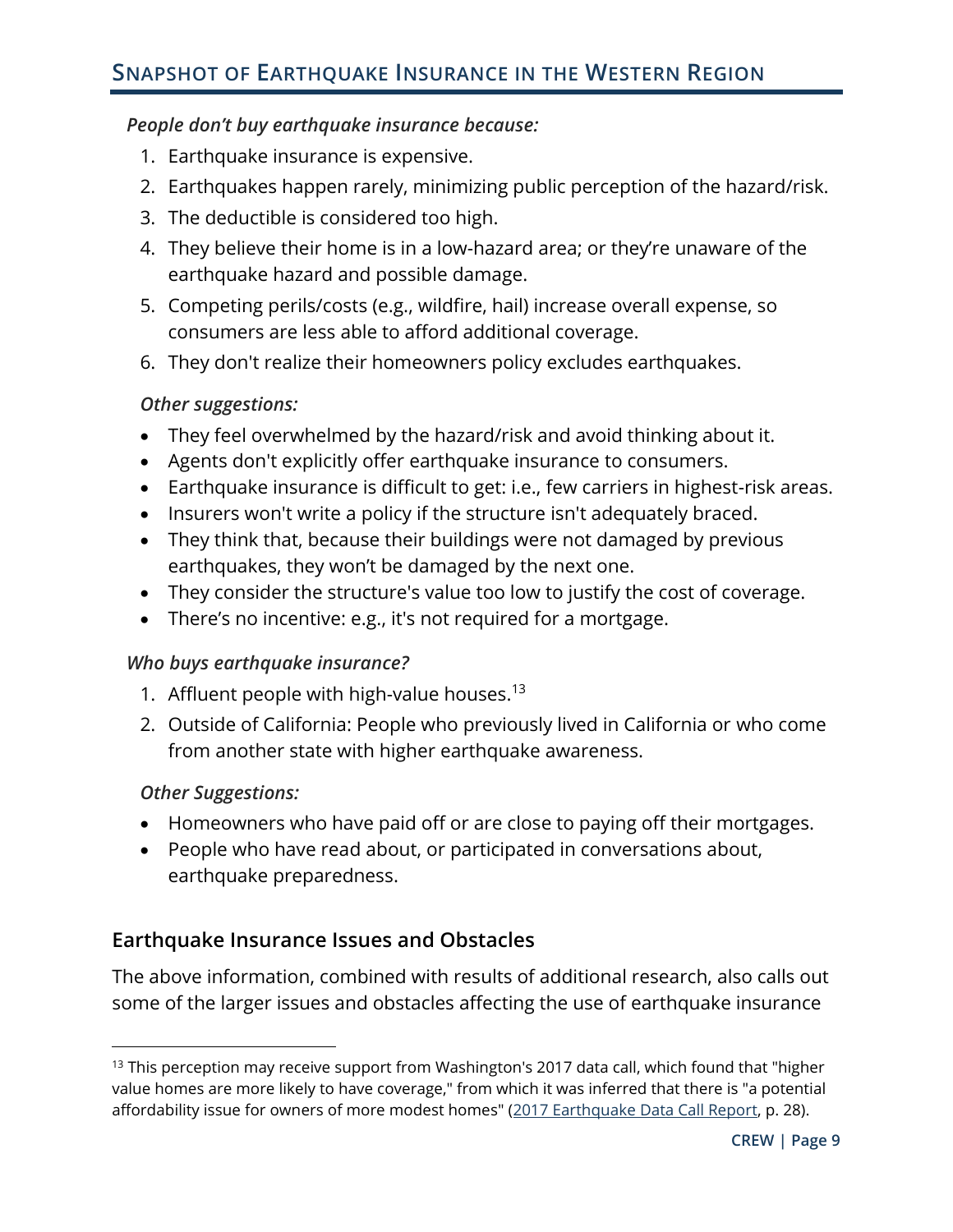as a resilience tool. These can be roughly sorted into two categories and summarized as follows.

#### *Examples of consumer-side issues include:*

- Highest hazard areas have very expensive earthquake insurance premiums; actuarily sound earthquake insurance rates are unaffordable for many.
- Mitigation to reduce damage is considered more cost-effective: people opt to mitigate, rather than insure.
- Consumers view earthquake insurance as an "investment"—that is, high cost + high deductible + low probability of a damaging earthquake means earthquake insurance fails consumers' benefit-cost analysis.
- Conventional (indemnity) earthquake insurance is seen as primarily benefitting homeowners; renters make up a large part of the population.

#### *Examples of supply-side issues include:*

- Fewer insurers may be willing to write policies in very high-risk areas.\*
- Insurers limit the number of policies they're willing to write in high-risk areas.\*
- Insurers can refuse to write policies for structures that don't meet criteria (e.g., for seismic bracing).\*
- Writing more policies increases insurer's earthquake exposure and costs (i.e., for reinsurance), which can compel a price increase for consumers, or mean policies provide less coverage to keep premiums affordable.
- Actuarily sound rates in very high-risk areas may be prohibitively expensive to all but a few consumers.
- With the increase in online transactions, consumers have fewer opportunities to speak with agents and brokers (less opportunity to learn about earthquake insurance options).

\**Exception: In California, the California Earthquake Authority offers residential earthquake insurance to anyone.*

#### <span id="page-11-0"></span>**Consumer Research**

It is difficult to verify or test hypotheses about consumers' choices without more data. Meanwhile, a recent study of the problem was published in CIPR's *Journal of Insurance Regulation* and advances the view that attitudes (shaped by culture),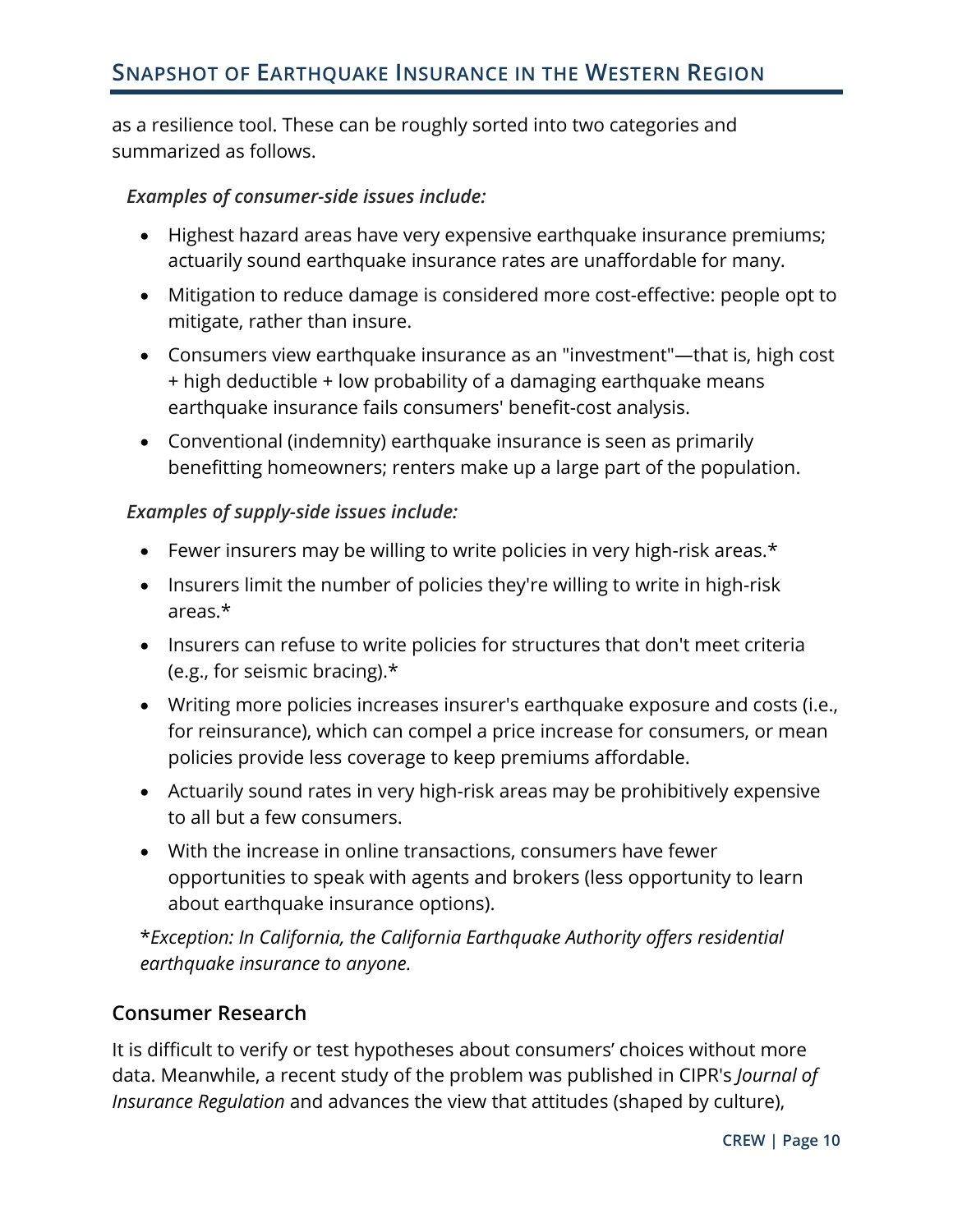rather than issues such as affordability, could be the more important factor affecting people's decisions about earthquake insurance.<sup>14</sup> In particular, having compared earthquake insurance uptake and related factors in Washington and British Columbia, the authors suggest that people in the U.S. are less likely than people in Canada to purchase earthquake insurance, because U.S. residents are more likely to expect that they will receive financial help from the government following a disaster. The authors caution, however, that this finding must be considered conjectural, as there is currently insufficient primary data available to validate it.

Whether and how people can be influenced to purchase residential earthquake insurance is another matter for study, and little information is currently available. NAIC's Center for Insurance Policy and Research (CIPR) is undertaking a survey of homeowners in Missouri, Kentucky, and Tennessee. This is being done in conjunction with the Missouri Department of Insurance, which has done a lot of messaging regarding earthquake insurance. CIPR is interested in discovering what people see and how they interpret the messages that already exist (i.e., they're level of awareness and what, as far as content, is resonating with them).

The California Earthquake Authority (CEA) has considerable experience with marketing earthquake insurance and has launched multiple earthquake insurance promotion campaigns since 2008. Because California also does annual earthquake insurance uptake studies, it is to some extent possible to correlate increases in uptake with marketing and other factors. Notable increases after 2014 coincide with CEA's rollout of a wider selection of policies with lower deductible options, as well as better advertising and marketing. There also appear to be correlations between significant disaster events in the news, and spikes in the uptake rates. These include not only sizable earthquakes in California, but big, well-publicized earthquakes elsewhere, such as Mexico (2017), and even hurricanes (such as Harvey and Irma). Such correlations are to some extent speculative, because CEA does not have access to data about decisions of individual policyholders.

#### <span id="page-12-0"></span>**Existing Outreach: California Earthquake Authority**

Between 2010 and 2020, the California Earthquake Authority's communications and marketing team undertook a number of themed outreach campaigns to promote the purchase of earthquake insurance in California. These campaigns included paid

<sup>&</sup>lt;sup>14</sup> Kelly, M.; Bowen, S.; McGillivray, G. (2020) [The Earthquake Insurance Protection Gap: A Tale of](https://content.naic.org/sites/default/files/jir-za-39-11-el-earthquake-protection.pdf) Two [Countries.](https://content.naic.org/sites/default/files/jir-za-39-11-el-earthquake-protection.pdf) Journal of Insurance Regulation, Vol. 39, No. 11.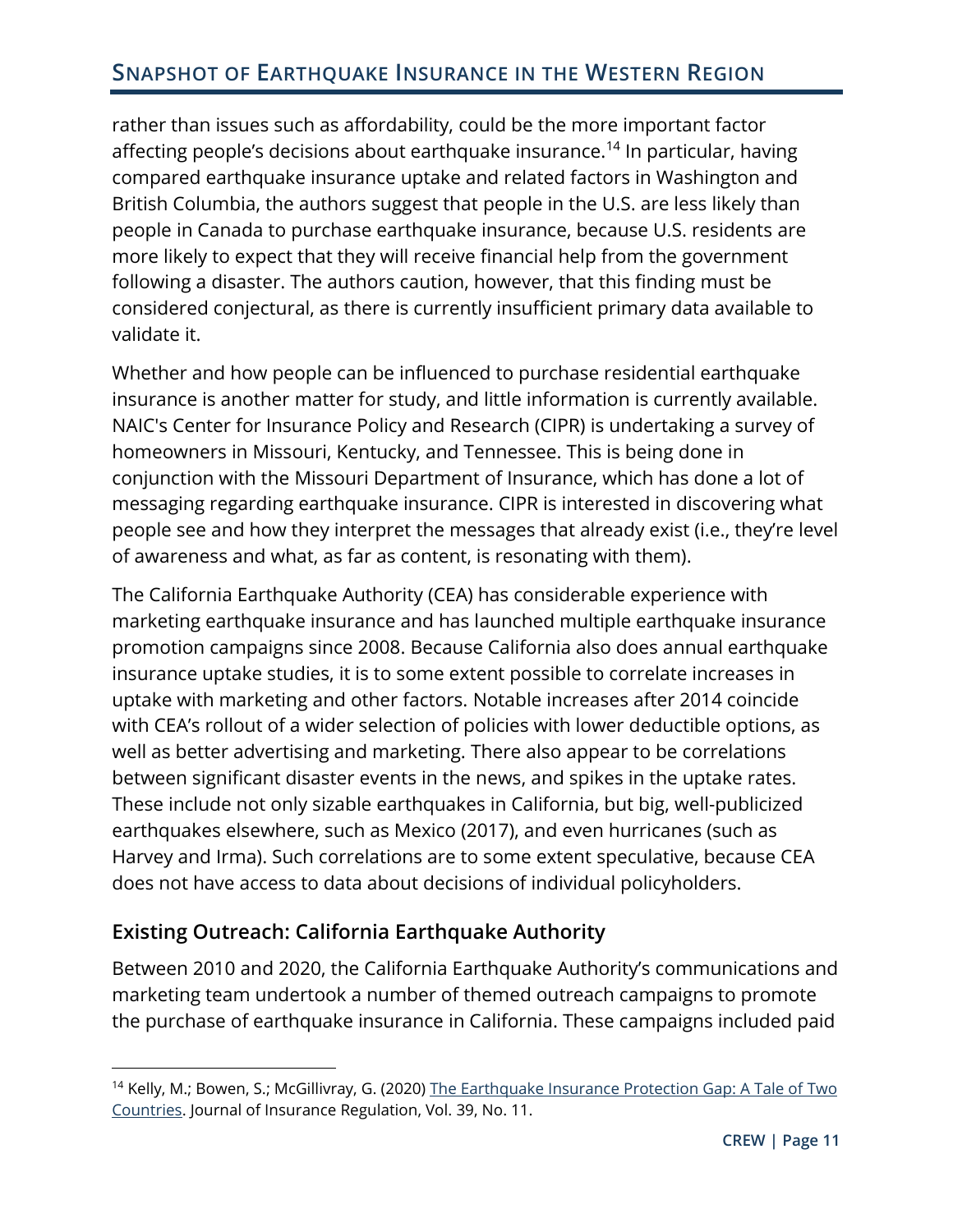media, such as T.V. and radio ads, email and direct-mail (multi-lingual), outdoor transit posters, and various forms of internet outreach.<sup>15</sup> CEA also promoted earthquake insurance in partnership with ShakeOut and an annual statewide auction with the American Red Cross (i.e., *Get Prepared, California!*), as well as by means of news releases, media advisories, public-service announcements, and (prior to the pandemic) in-person outreach and presentations for various civic organizations, community events, and associations.

CEA's website explains and promotes earthquake insurance, and CEA provides an online premium calculator to help people estimate the cost of earthquake insurance available through CEA. The website includes a feature that gives users information about the earthquake hazard based on geographical location. (California's [MyHazards](https://myhazards.caloes.ca.gov/) website tool also allows users to type in an address and receive an easy-to-understand overview of the hazards at that location, along with recommended mitigation actions.)

#### <span id="page-13-0"></span>**Existing Outreach: Earthquake Programs and State Regulators**

Outside of California, very little "advertising" about earthquake insurance has been done in the western region. Earthquake coverage is considered a very small line of insurance, and conventional insurance companies themselves have not launched such campaigns. Most outreach and education undertaken by public entities and nonprofits is passive: information is made available to consumers who seek it out. More active outreach takes the form of occasional public service announcements, social media postings, and mention at in-person events, typically in connection with other preparedness activities or in response to a particular incident.

#### <span id="page-13-1"></span>**Existing Online Resources (Public & Non-profit)**

In addition to occasional social media postings, press releases, public service announcements, references to earthquake insurance in connection with a ShakeOut campaign or at in-person events, and distribution of earthquakeinsurance informational flyers when engaging with the public at an event, some earthquake program managers and state insurance regulators also offer information about earthquake insurance through their websites. Five of the insurance regulatory agencies surveyed have a dedicated web page for earthquake insurance: California, Nevada, Oregon, Utah, and Washington).

<sup>&</sup>lt;sup>15</sup> See, for example, the T.V. ads for the  $It$  Could Happen Today campaign.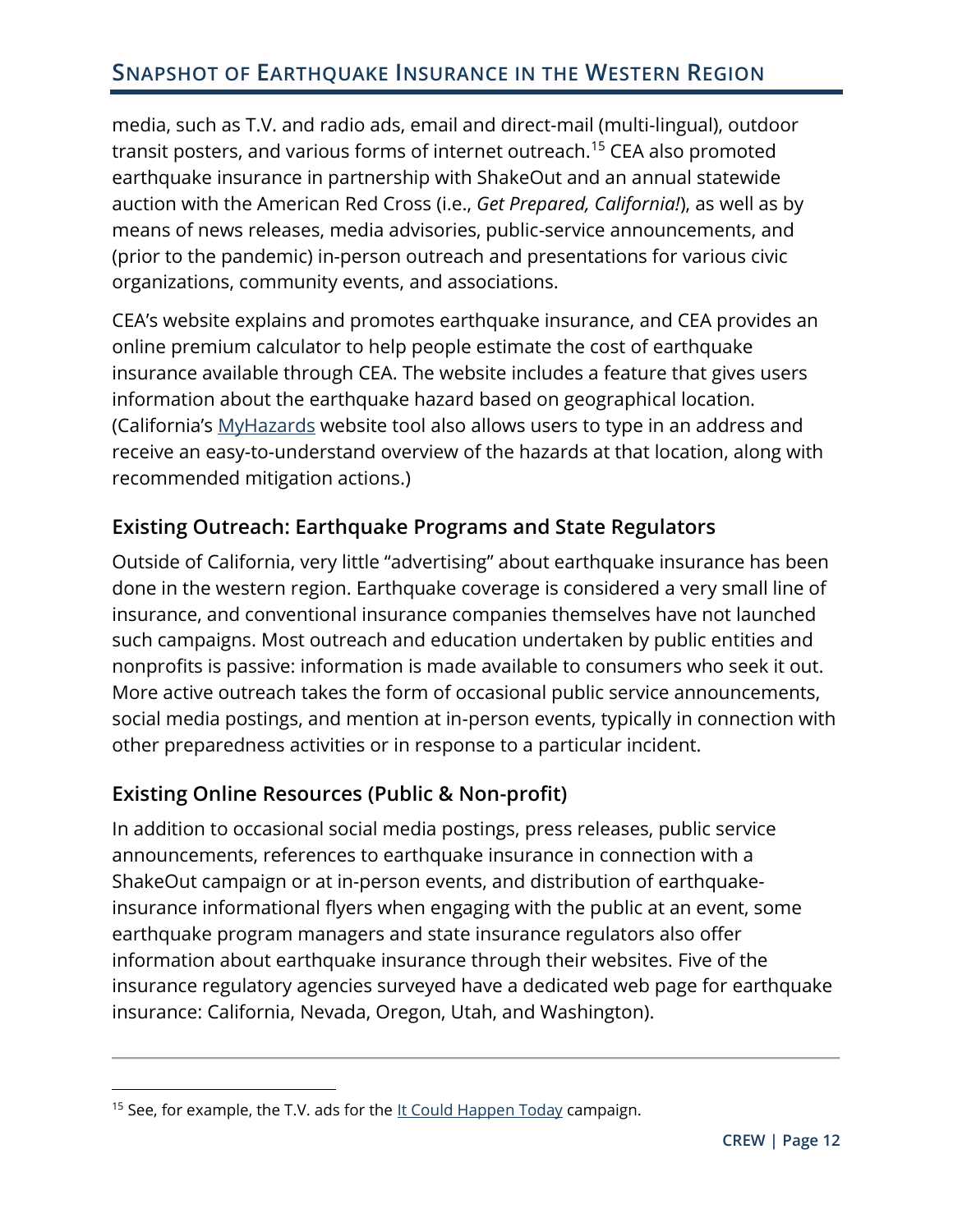*Table 1. Links to existing online resources by state/territory (western region)—excluding resources that refer only tangentially to earthquake insurance.*

| STATE /          | <b>EARTHQUAKE INSURANCE INFORMATION RESOURCES-PUBLIC OUTREACH</b>                                                                             |  |  |
|------------------|-----------------------------------------------------------------------------------------------------------------------------------------------|--|--|
| <b>TERRITORY</b> |                                                                                                                                               |  |  |
|                  | Insurance commissioner:                                                                                                                       |  |  |
| California       | Earthquake Resources page.* Earthquake Insurance flipbook. Earthquake                                                                         |  |  |
|                  | Insurance brochure. EQ Claims Mediation page. *Links to CEA, Brace+Bolt, et al.                                                               |  |  |
|                  |                                                                                                                                               |  |  |
|                  | Cal OES:                                                                                                                                      |  |  |
|                  | Earthquake Preparedness & Earthquake Recovery pages, links to CEA.<br>Earthquake guides that include some discussion of earthquake insurance: |  |  |
|                  | Earthquake Country Alliance Seven Steps to Earthquake Safety and Earthquake                                                                   |  |  |
|                  | Country Alliance Regional Earthquake Safety Booklets.                                                                                         |  |  |
|                  | California Earthquake Authority (CEA):                                                                                                        |  |  |
|                  | earthquake insurance website, including premium calculator, EQ risk by county; cf.                                                            |  |  |
|                  | Brace + Bolt webpages; Strengthen Your House webpages.                                                                                        |  |  |
|                  | <b>Earthquake Country Alliance</b> (Seven Steps: step 4)                                                                                      |  |  |
|                  | Insurance commissioner; state earthquake program & partner agencies:                                                                          |  |  |
|                  | Multi-hazard guide for consumers (includes some discussion of earthquake                                                                      |  |  |
| Hawaii           | insurance): Homeowner's Handbook to Prepare for Natural Hazards (2019) and My                                                                 |  |  |
|                  | Insurance Doesn't Cover What? by Hawaii Dept. of Commerce & Consumer Affairs,                                                                 |  |  |
|                  | Insurance Division.                                                                                                                           |  |  |
|                  | Insurance commissioner; state earthquake program or partner agencies:                                                                         |  |  |
|                  | Multi-hazard guides for consumers (includes some mention of earthquake                                                                        |  |  |
|                  | insurance): A Homeowner's Insurance Guide to Natural Disasters (2015). Post-                                                                  |  |  |
| Idaho            | Disaster Claims Guide<br>Idaho Geological Survey's Earthquake Hazards page:                                                                   |  |  |
|                  | link to Putting Down Roots in Earthquake Country: Your Handbook for                                                                           |  |  |
|                  | Earthquakes in Idaho (2011)-mentions earthquake insurance.                                                                                    |  |  |
| Montana          | Insurance commissioner:                                                                                                                       |  |  |
|                  | "List of Licensed Montana Insurance Agencies who offer Flood, Earthquake and                                                                  |  |  |
|                  | Landslide Coverage" (on webpage for flood).                                                                                                   |  |  |
|                  | <b>Montana Disaster and Emergency Services:</b>                                                                                               |  |  |
|                  | link to <b>Earthquake Country Alliance</b> (some discussion of earthquake insurance).                                                         |  |  |
| Nevada           | Insurance commissioner:                                                                                                                       |  |  |
|                  | Earthquake Insurance webpage. Nevada Consumer's Guide to Earthquake                                                                           |  |  |
|                  | Insurance (2016).                                                                                                                             |  |  |
|                  | Insurance commissioner:                                                                                                                       |  |  |
| Oregon           | <b>Earthquake Insurance webpage. A Consumer's Guide to Earthquake Insurance: the</b>                                                          |  |  |
|                  | NAIC guide (2011). Earthquakes: Insurance Tips (2009): 2-page "fact sheet."                                                                   |  |  |
|                  | State earthquake program or partner agencies:                                                                                                 |  |  |
|                  | Earthquake guides for consumers (includes some mention of earthquake                                                                          |  |  |
|                  | insurance): Homeowner Guide to Earthquake Preparedness in the Northwest (by                                                                   |  |  |
|                  | Enhabit, 2016).                                                                                                                               |  |  |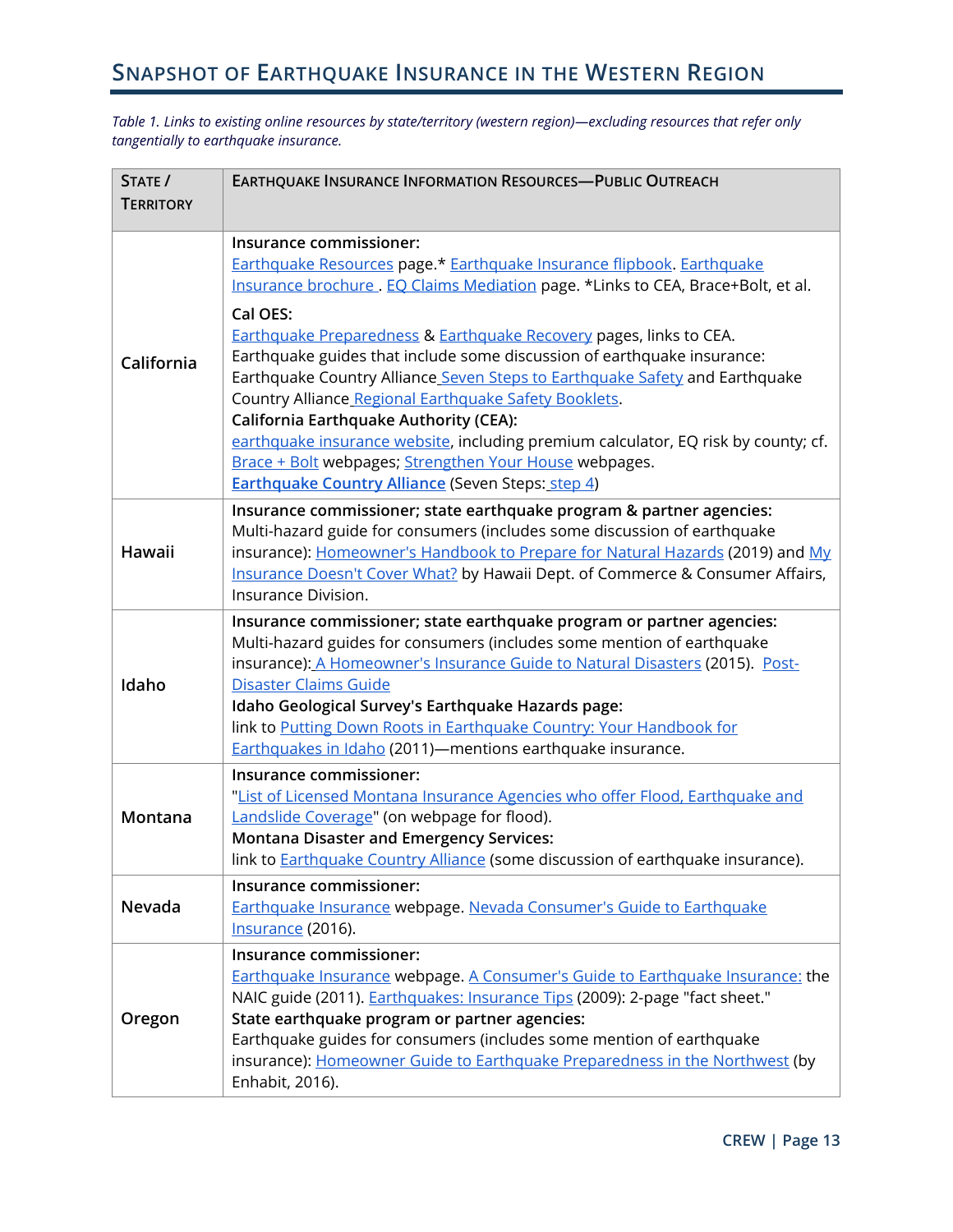| STATE /<br><b>TERRITORY</b> | <b>EARTHQUAKE INSURANCE INFORMATION RESOURCES-PUBLIC OUTREACH</b>                                                                                                                                                                                                                                                                                                                                        |  |
|-----------------------------|----------------------------------------------------------------------------------------------------------------------------------------------------------------------------------------------------------------------------------------------------------------------------------------------------------------------------------------------------------------------------------------------------------|--|
| Utah                        | Insurance commissioner:<br>Earthquake Insurance webpage. See also Difference in Condition (DIC) Policies<br>webpage.<br>State earthquake program or partner agencies:<br>Earthquake guides for consumers (includes some mention of earthquake<br>insurance): Putting Down Roots in Earthquake Country: Your Handbook for<br>Earthquakes in Utah (2008). Earthquakes.utah.gov: Damages and Insurance FAQs |  |
| Washington                  | Insurance commissioner:<br>Earthquake Insurance webpage.<br>State earthquake program or partner agencies:<br>Earthquake Insurance infosheet (supplied by Office of Insurance Commissioner).                                                                                                                                                                                                              |  |

*Table 2. Select multi-state and national earthquake insurance education & outreach resources*

| <b>ENTITY</b>                                                                                      | <b>ONLINE RESOURCES</b>                                        |
|----------------------------------------------------------------------------------------------------|----------------------------------------------------------------|
|                                                                                                    | CIPR State Resiliency Map (w/links to resilience resources     |
| National Association of Insurance<br>Commissioners and Center for<br>Insurance Policy and Research | posted on each OIC's website). NAIC Consumer's Guide to        |
|                                                                                                    | <b>Earthquake Insurance (2011). NAIC Newsroom:</b>             |
|                                                                                                    | Understanding Earthquake Deductibles (2021). Insure-U          |
|                                                                                                    | website content has been migrated to NAIC consumer page        |
|                                                                                                    | (2021). NAIC earthquake insurance page.                        |
|                                                                                                    | Ready.gov: multi-hazard <b>Financial Preparedness</b> page (EQ |
| FEMA & other federal                                                                               | insurance not specifically mentioned). Ready.gov:              |
|                                                                                                    | Document and Insure Your Property brochure (brief              |
|                                                                                                    | mention of EQ insurance). Cf. Earthquake Insurance page        |
|                                                                                                    | and infographic.                                               |
|                                                                                                    | FEMA Region IX earthquake insurance infographic.               |
|                                                                                                    | USGS: How Do I Decide Whether or Not to Get Earthquake         |
|                                                                                                    | Insurance?                                                     |
| United Policyholders                                                                               | United Policyholders Roadmap to Preparedness program           |
|                                                                                                    | (multi-hazard); Earthquake insurance tips & resources.         |
|                                                                                                    | If Disaster Strikes, Will You Be Covered? A Homeowner's        |
| <b>FLASH</b>                                                                                       | Insurance Guide to Natural Disasters by FLASH (flash.org)      |
|                                                                                                    | and the Actuarial Foundation (actuarialfoundation.org)-        |
|                                                                                                    | some mention of earthquake insurance.                          |
| Insurance Information Institute                                                                    | Insurance Information Institute website. EQ insurance          |
|                                                                                                    | articles (webpage). Resilience Accelerator site (earthquakes   |
| (iii)                                                                                              | will be included eventually).                                  |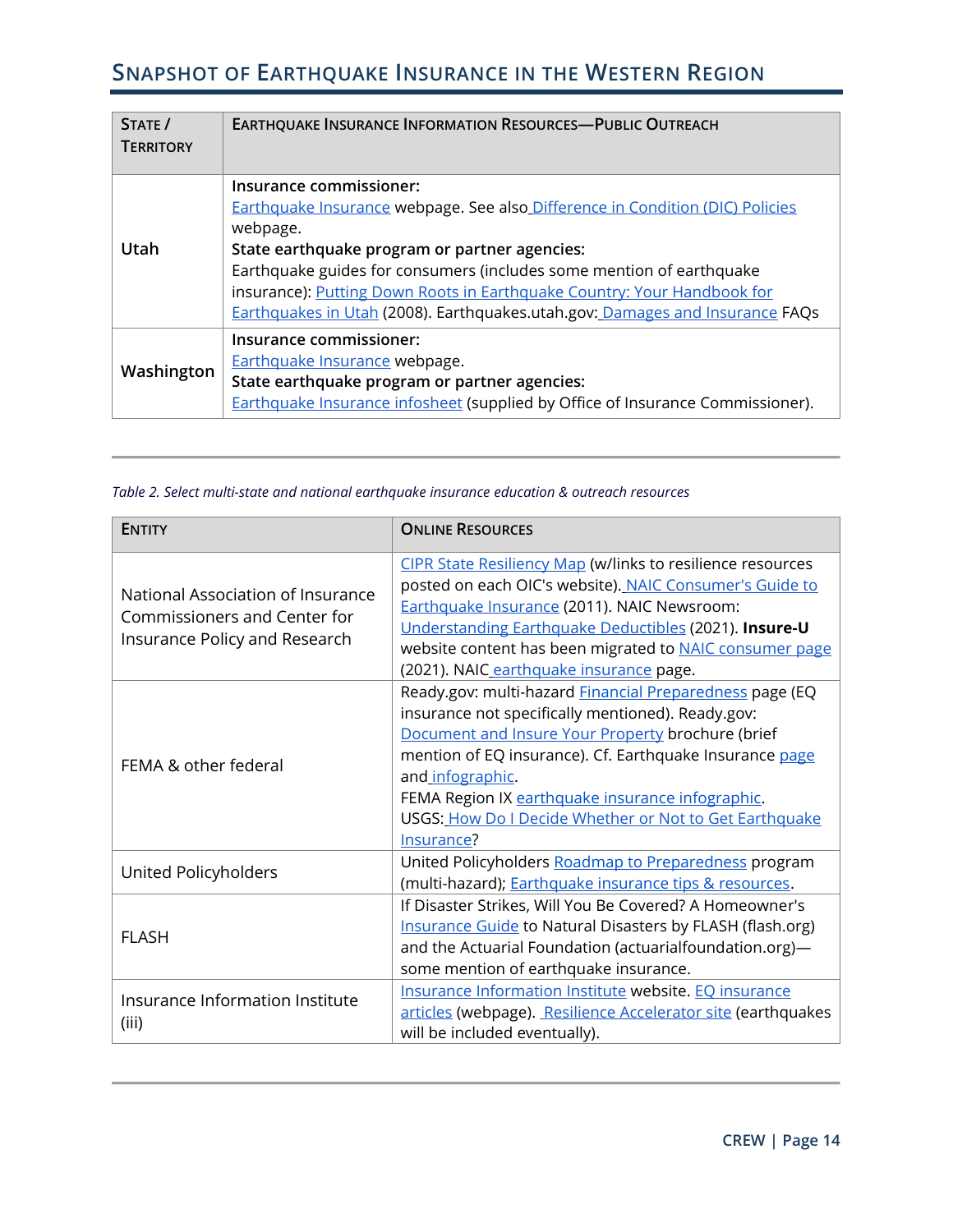#### <span id="page-16-0"></span>**Earthquake Insurance Outreach & Education Resources in Development**

Most of those interviewed indicated that their programs or agencies have no plans to develop new outreach materials or messaging. The exceptions are:

- The FEMA IX Earthquake Insurance Project team, which is engaged in developing the FEMA Region IX Earthquake Insurance and Financial Resilience Tool Kit, including informational materials for distribution (as a pilot) in California, but with potential for eventual adaptation and use in other states.
- The Nevada Division of Insurance, which had planned to update the *Nevada Consumer's Guide to Earthquake Insurance* (2016); this update has been delayed due to the COVID-19 pandemic.
- The Insurance Information Institute, which has plans to expand their Resilience Accelerator to include earthquakes.
- The state of Oregon, the insurance commissioner of which is working on a multi-hazard disaster document and is collaborating with other state agencies to develop uniform multi-hazard disaster-preparedness messaging.

The California Earthquake Authority (CEA) has suspended development of marketing campaigns pending completion of CEA's new strategic plan.

#### <span id="page-16-1"></span>**Who Should Take the Lead on Outreach and Education?**

On the whole, insurance regulators are willing to take a role in educating the public about earthquake insurance, chiefly by making information available to consumers, such as by posting guidance or manuals on their websites. They regard active promotion, however, as outside of their purview. When asked who should take the lead in education, outreach, and promotion, opinion was divided: some thought that insurance agents are best placed for this role, while others pointed to the emergency management community (including state seismic safety commissions and FEMA). In California, the California Earthquake Authority was identified as the natural lead.

For their part, earthquake program managers indicated that they can, and in many cases already do, share basic earthquake insurance information with the public. On the other hand, they often lack the time, expertise, and resources to provide much guidance to consumers or to generate education campaigns and outreach materials.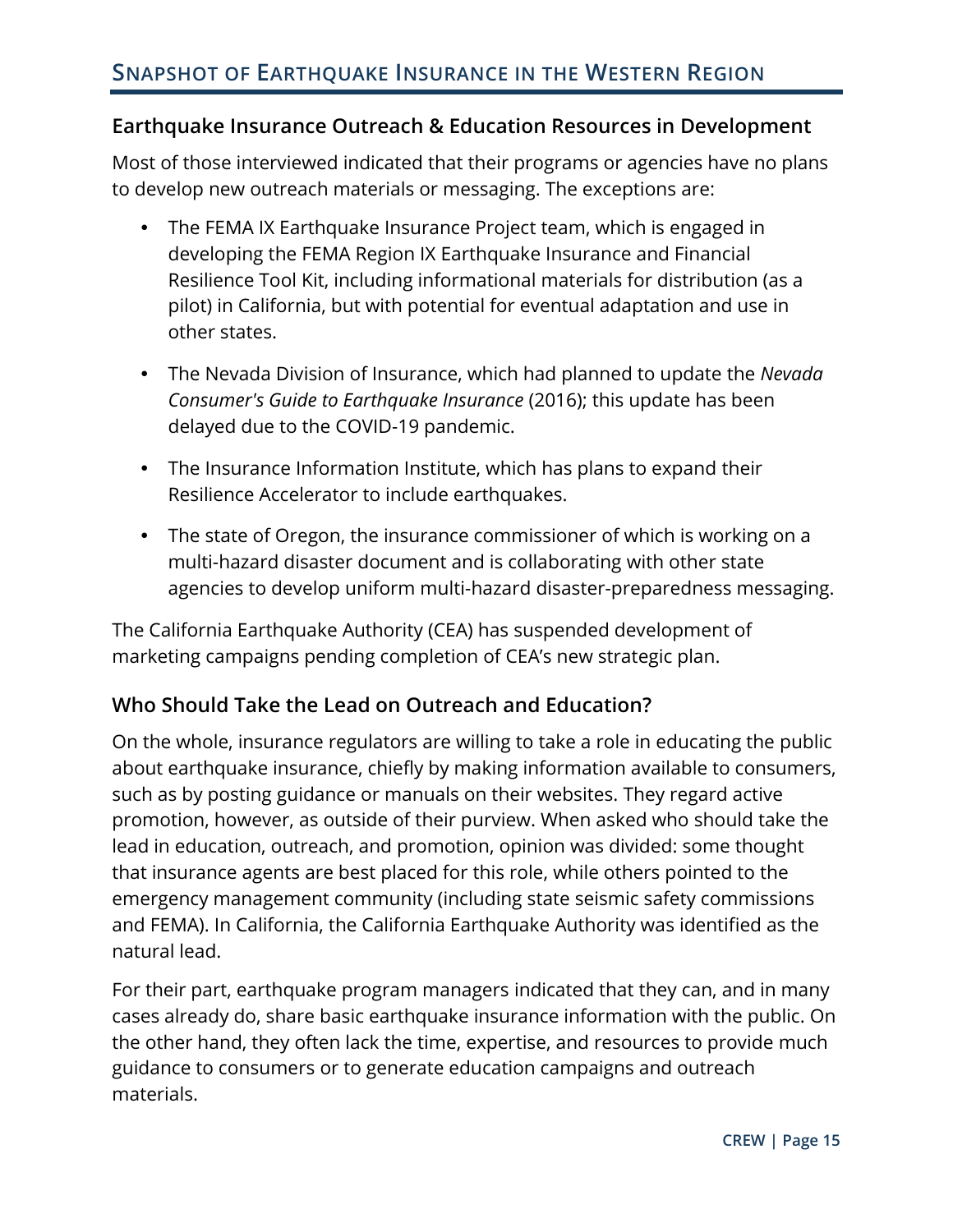What role insurance agents ought to have or might be willing to take is a question requiring further inquiry. They are undoubtedly in the best position to explain the options for coverage to consumers, and in the past, they have ranked high with consumers as their "go-to person" for information about insurance. As was pointed out in the course of this inquiry, however, an increasing number of insurance transactions take place online, without direct engagement between the agent and the insured. Agents may not have the opportunities that they once had for conversation and relationship building. If this is the case, it is all the more necessary for the earthquake preparedness and response community to raise the risk perception of consumers, encourage them to engage in financial preparedness, and motivate them to talk with an insurance agent about their earthquake insurance options.

#### <span id="page-17-0"></span>**A Note About Tools for Understanding the Hazard**

A feature that might help consumers begin to think more closely about the earthquake hazard and its potential implications for their own home or business is a reliable and easy-to-use, easy-to-understand online hazard tool that allows people to type in an address and see the applicable perils and risk for that location. Examples of such tools at the state level include:

- California's [MyHazards](https://myhazards.caloes.ca.gov/), which conveys an overview of hazards at the given address, as well as recommended actions and links to more information.
- California Earthquake Authority's [Earthquake risk by county.](https://www.earthquakeauthority.com/California-Earthquake-Risk/Faults-By-County)

Many states in the western region have publicly accessible geologic hazard portals; however, most are not designed for ease of use and interpretation by the general public. Such tools include:

- Arizona: [Natural Hazards in Arizona Viewer](https://www.arcgis.com/apps/webappviewer/index.html?id=98729f76e4644f1093d1c2cd6dabb584) (AZ Geol. Survey)
- Hawaii: Statewide [GIS Program geoportal](https://geoportal.hawaii.gov/) (HI Office of Planning)
- Montan[a:](https://www.mbmg.mtech.edu/MontanaGeology/geohazards/main.asp) [Geologic Hazards](https://www.mbmg.mtech.edu/MontanaGeology/geohazards/main.asp) (MT Geol. Survey)
- Nevad[a:](https://gisweb.unr.edu/MyHAZARDS/) [MyHazards](https://gisweb.unr.edu/MyHAZARDS/) (NV Bureau of Mines & Geology)
- Oregon: [HazVu](https://www.oregongeology.org/hazvu/) (DOGAMI)
- Uta[h:](https://geology.utah.gov/apps/hazards/) [Geologic Hazards Portal](https://geology.utah.gov/apps/hazards/) (UT Geol. Survey)
- Washing[ton: Geo. Info Portal](https://www.dnr.wa.gov/geologyportal) (WA Geol. Survey)
- Washing[ton: Seattle Hazard Explorer](https://www.arcgis.com/apps/MapSeries/index.html?appid=0489a95dad4e42148dbef571076f9b5b) (City of Seattle)
- Wyom[ing: Geo Info Portal](https://wsgs.maps.arcgis.com/apps/webappviewer/index.html?id=916afcace2dc4164afa04a9f525bc37e) (WY Geol. Survey)
- [USGS Interactive Quaternary Faults Database](https://usgs.maps.arcgis.com/apps/webappviewer/index.html?id=5a6038b3a1684561a9b0aadf88412fcf) (publicly accessible, but not designed for non-specialist use)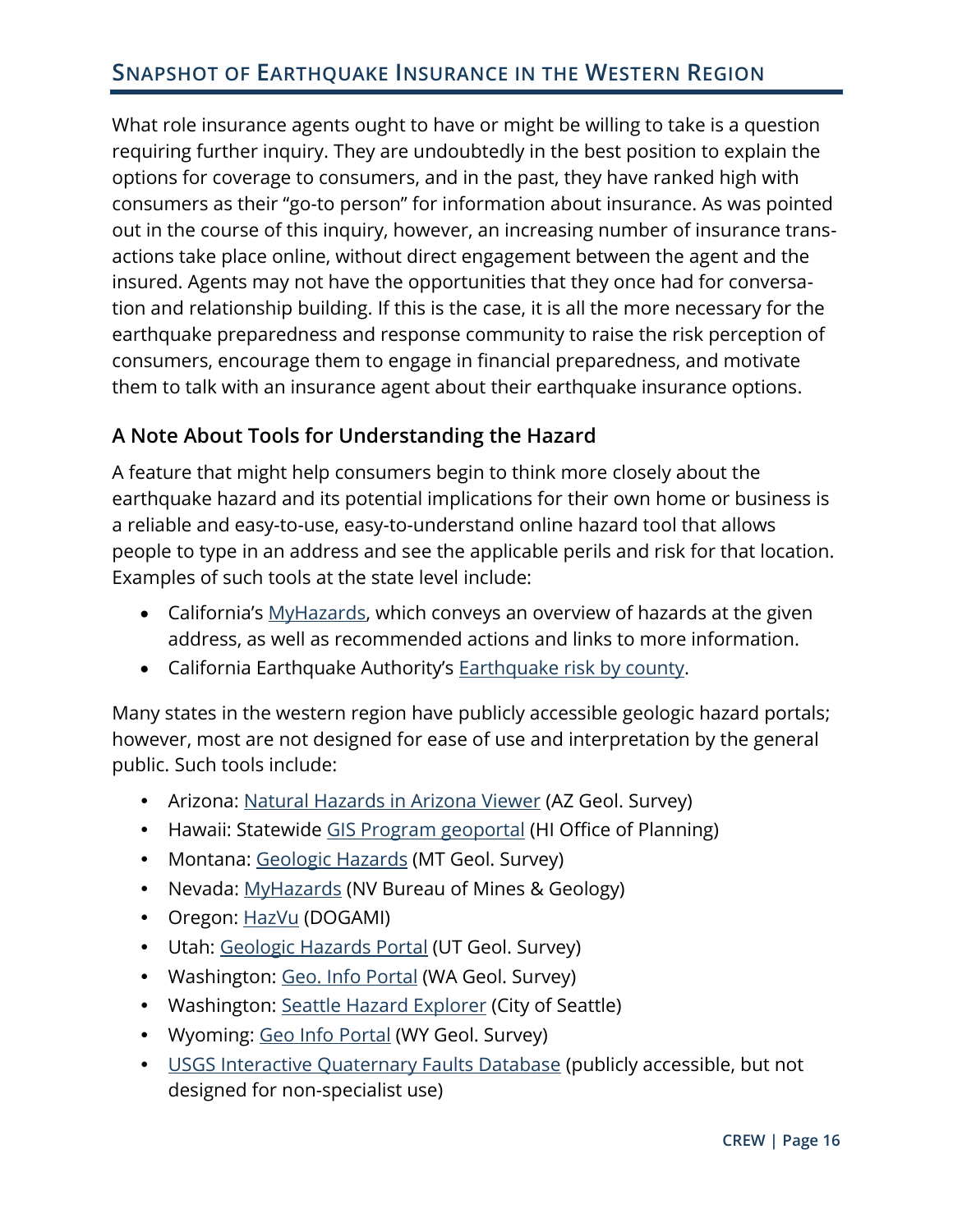In the private sector, two national online risk-profile tools are:

- The Insurance Information Institute's Resilience Accelerator, which links to a tool called the [Homeowner Risk Profiler](https://resilience.iii.org/) by HazardHub (use is free, but users may subsequently receive commercial offers via email).
- Enterprise's [Enterprise Portfolio Protect Tool,](https://www.enterprisecommunity.org/solutions-and-innovation/disaster-recovery-and-rebuilding/portfolio-protect) which is intended for inquiries about the risk profiles of affordable housing.

Both tools are easy to use: one need only type in an address to receive a "risk report card" (HazardHub) or a risk score with risk rating, description, recommendations, and links to more information (Enterprise). The results are, however, dependent upon the data used to generate the risk profile, as well as the framework used to interpret them. For example, the HazardHub report card for an address in Olympia, Washington, gave that location a D grade for earthquake risk, highlighting the potential for "moderate/heavy damage." The Enterprise profiler, meanwhile, rated the same address's earthquake risk as low and roughly equivalent to the low tornado risk (tornado risk in the HazardHub report was very low).

#### *The National Risk Index:*

FEMA's [National Risk Index for Natural Hazards](https://www.fema.gov/flood-maps/products-tools/national-risk-index) provides risk scores at a county and Census tract level. This interactive tool is publicly accessible and could be of use to preparedness professionals who educate homeowners and renters about their seismic risks. Such professional guidance may be needed to avoid potential misreading by homeowners and renters, most of whom lack the experience and wider context to interpret risk scores and terms such as "Relatively Moderate" risk.

### <span id="page-18-0"></span>Conclusions in Summary

**Unified messaging.** A core objective of CREW's inquiry into the status of earthquake insurance in the western U.S. was to identify factors, such as regulations, policies, and existing outreach and education efforts, that would need to be taken into account in order to develop unified messaging that can be easily shared or adapted for use in any state or territory. With the noted exception of California, state statutes, policies, and existing outreach messages and information are either absent or broadly similar, so a common approach to messaging is entirely feasible. Moreover, those entities that do furnish information about earthquake insurance to the public tend to focus on the same core concepts. (A difference of note was that one earthquake insurance product, parametric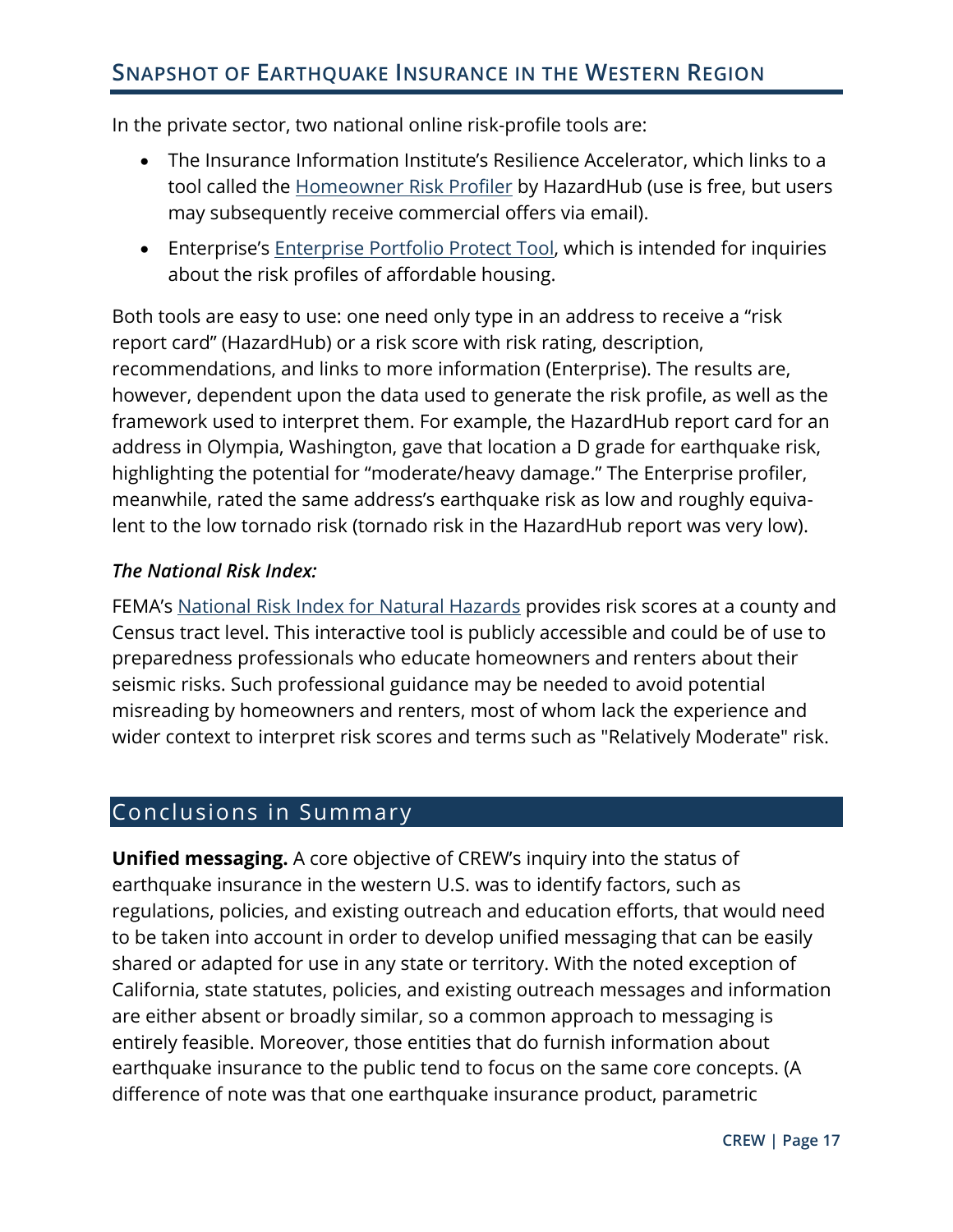insurance, was not available in all states: messaging should therefore either be adapted on this point to suit the particular state or territory, or should mention that this option may not be available everywhere.)

**Conflation of objectives and target audiences.** A potential issue with the way that information about earthquake insurance is currently conveyed in some disaster preparedness contexts is a lack of selection and focus on a single target audience. For example, all information relevant to the topic of earthquake insurance is presented together in one public-facing document or space, combining messaging aimed at consumers (e.g., advising the reader/viewer to consider purchasing earthquake insurance), with discussion of low uptake rates and other issues that are of interest to an audience of professionals and researchers. The latter type of content tends to highlight obstacles that inhibit the availability and widespread use of disaster insurance. In such a context, the public messaging is unlikely to motivate consumers to ask an insurer about their earthquake insurance options.

**Willingness to engage in public education and outreach.** A number of those interviewed who currently provide little or no information about earthquake insurance to the public, expressed their willingness to engage in public education and outreach, or at the very least to provide a link to such information on their websites. They indicated that they are more likely to do this if the outreach materials and information are ready-to-hand, because they do not have the time or resources to generate them. In consequence of this inquiry, therefore, CREW has developed a selection of outreach materials and is constructing an information hub that will help connect preparedness and insurance professionals to reliable public information and messaging materials that they can use.

**A need for easier access and collaboration.** Reliable consumer-oriented information about earthquake insurance is available online if one knows where to look for it. Similarly, a few groups, working in separate contexts, are interested and engaged in grappling with the challenges associated with earthquake insurance as a resilience tool (e.g., availability, low uptake, cost, and high deductibles). Connecting people to available information and facilitating greater mutual awareness among all parties engaged in outreach and other projects related to earthquake insurance could help encourage collaboration, as well as reduce duplication of effort.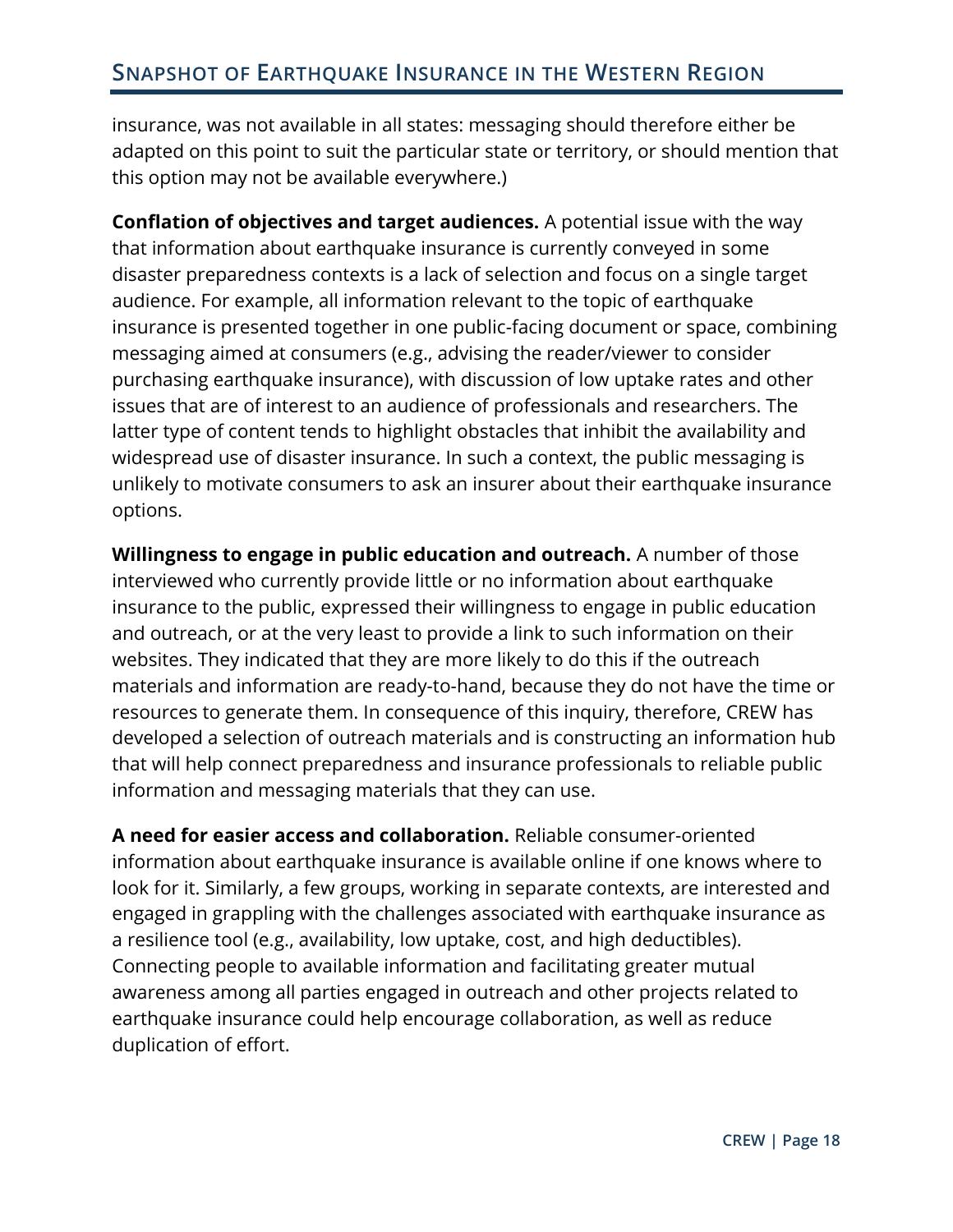- CREW's survey included cataloguing relevant public information online. Annotated links to this information will be shared via the information hub that CREW is now constructing so that access is quicker and easier for consumers, for those who are in a position to educate consumers about financial preparedness, and for professionals who are researching or seeking to address earthquake insurance issues.
- Through the survey, CREW became aware of the work of a number of groups who are interested in defining and addressing issues associated with earthquake insurance as a resilience tool. These groups operate in separate professional spheres and geographical regions. To facilitate conversation between the groups and other interested stakeholders, CREW will be setting up a communication platform (spring 2022), as well as hosting a one-day earthquake insurance forum in March 2022.

**Messaging challenges.** As noted above, development of a basic unified message is feasible and relatively straightforward. It is clear, however, that equity and availability challenges do affect both the way that the message must be shaped, and the ultimate objective of a messaging campaign. Not everyone who ought to purchase earthquake insurance can afford it. In states other than California, insurance companies can decline to sell earthquake insurance to a consumer if the company is unwilling to accept the risk. From an earthquake preparedness standpoint, these and other variables reinforce the conclusion that information and messages about earthquake insurance are best linked to, or delivered in the context of, additional financial preparedness and mitigation actions. Should earthquake insurance be out of reach or not suited to a consumer's circumstances, the other financial preparedness and mitigation actions provide alternatives, including a few low-cost preparedness steps. This ensures that messaging promoting earthquake insurance doesn't inadvertently lead some consumers to a preparedness dead end.

- As noted previously, in response to these findings, CREW is constructing a public information hub that is designed to present earthquake insurance and financial preparedness messaging, as well as connect homeowners and renters to existing resources and information online.
- Connected with the public information hub, CREW is constructing a messaging and information resource hub for the use of disaster preparedness and insurance professionals; this hub provides access to ready-made outreach products, annotated links to relevant information and